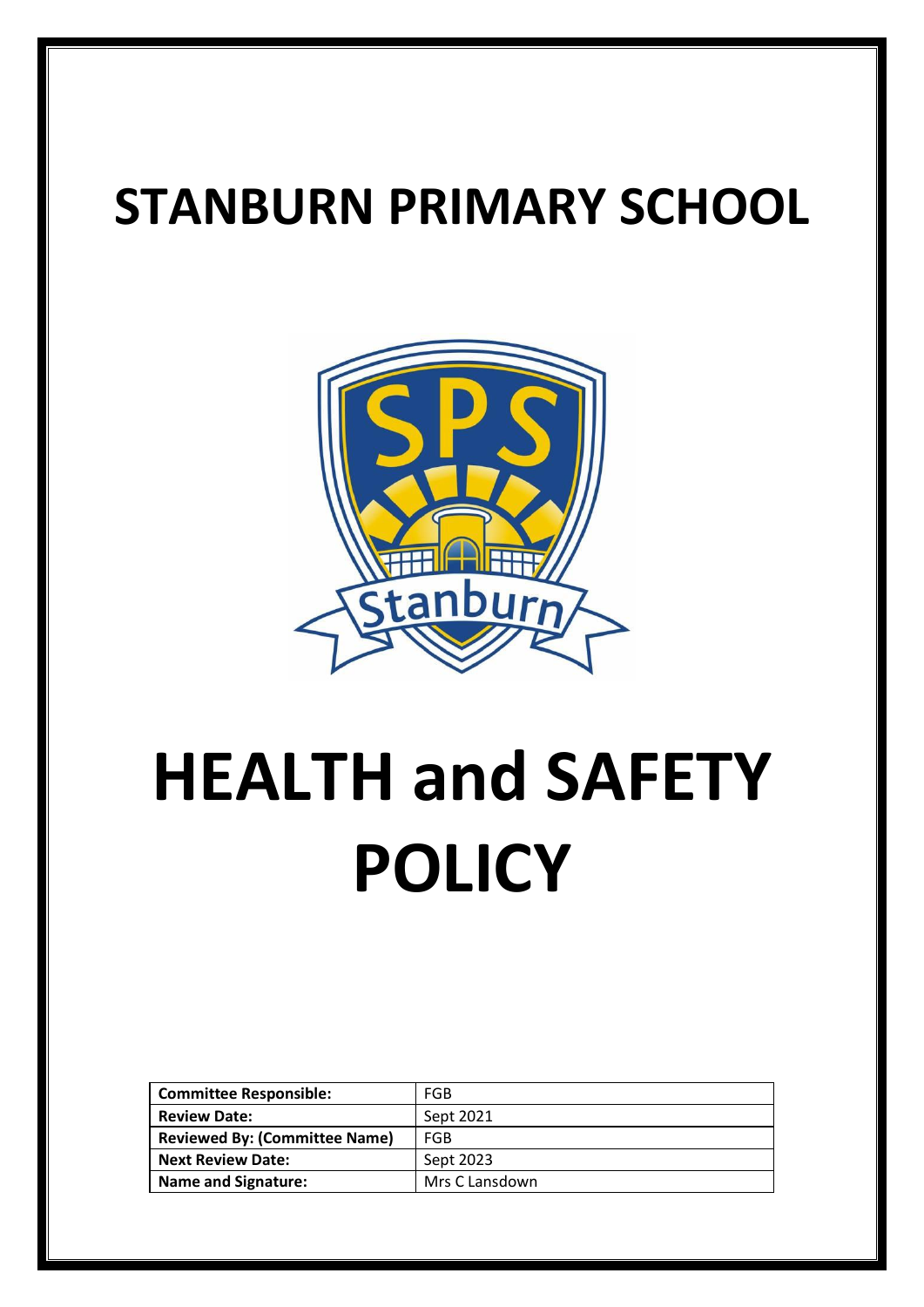# **HEALTH AND SAFETY POLICY**

This policy has been reviewed to meet the requirements of the Council's Health and Safety Policy which the Governing Body is required to follow in accordance with the local schemes of delegation.

The policy falls into two categories:

- a) Organisational
- b) Procedural

#### **ORGANISATIONAL**

#### **General**

- a) The Governing Body notes the provisions of the Health and Safety at Work, etc Act 1974, (S.3 (1) which states that it is the duty of every employer to conduct his or her business in such a way as to ensure, so far as is reasonably practicable, that persons who are not in his or her employment but who may be affected by it are not exposed to risks to their health and safety and accepts that it has a responsibility to take all reasonably practicable steps to secure the health and safety of pupils, staff and others using the school premises or participating in school-sponsored activities. It believes that the prevention of accidents, injury or loss is essential to the efficient operation of the school and is part of the good education of its pupils.
- b) The aim of the Governing Body is: 'To provide a safe and healthy working and learning environment for staff, pupils and visitors'.
- c) The arrangements outlined in this statement and the various other safety provisions made by the Governing Body cannot prevent accidents or ensure safe and healthy working conditions. The Governing Body believes that only the adoption of safe methods of work and good practice by every individual can ensure everyone's personal health and safety. The Governing Body will take all reasonable steps to identify and reduce hazards to a minimum but all staff and pupils must appreciate that their own safety and that of others also depends on their individual conduct and vigilance while on the school premises or while taking part in school-sponsored activities.

#### **The Duties of the Governing Body**

In the discharge of its duty the Governing Body, in consultation with the Head, will:-

- a) make itself familiar with the requirements of the Health and Safety at Work Act 1974 and any other health and safety legislation and codes of practices which are relevant to the work of the school, in particular the Management of Health and Safety at Work Regulations 1992 (SI 1992 No. 2051).
- b) ensure that there is an effective and enforceable policy for the provision of health and safety throughout the school.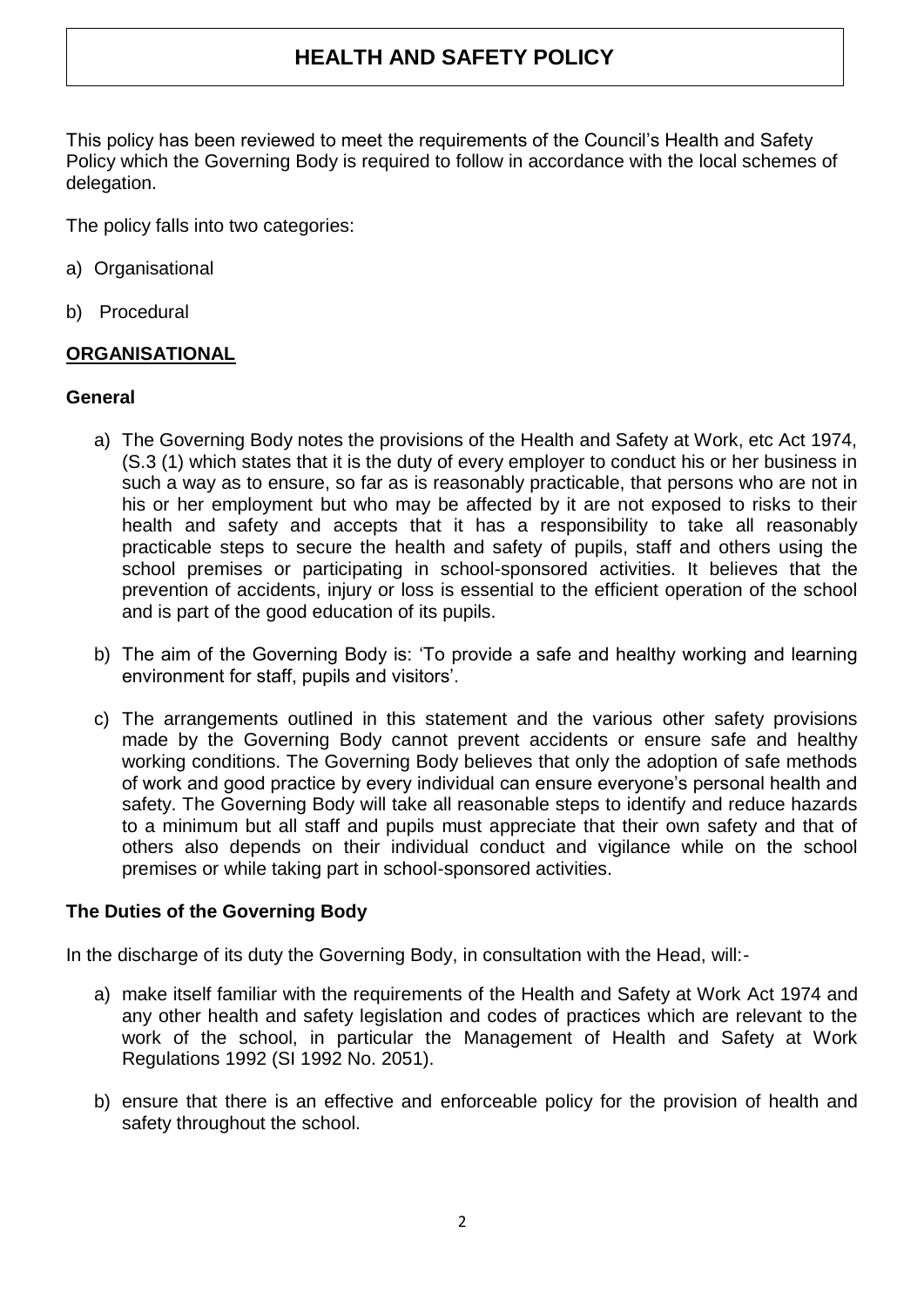- c) periodically assess the effectiveness of this policy and ensure that any necessary changes are made.
- d) identify and evaluate all risks relating to:
	- i) accidents
	- ii) health
	- iii) school-sponsored activities
- e) identify and evaluate risk control measures in order to select the most appropriate means of minimising risk to staff, pupils and others.
- f) create and monitor the management structure

In particular, the Governing Body undertakes to provide:-

- i) a safe place for staff and pupils to work including safe means of entry and exit.
- ii) plant, equipment and systems of work which are safe.
- iii) safe arrangements for the handling, storage and transport of articles and substances.
- iv) safe and healthy working conditions which take account of all appropriate:
	- i) statutory requirements
	- ii) codes of practice whether statutory or advisory
	- ii) guidance whether statutory or advisory
- v) supervision, training and instruction so that all staff and pupils can perform their schoolrelated activities in a healthy and safe manner. All staff will be offered the opportunity to receive health and safety training which is appropriate to their duties and responsibilities and which will be given before an employee commences any relevant work. Wherever training is required by statute or considered necessary for the safety of staff, pupils and others, then the Governing Body will ensure, within the financial resources available, that such training is provided. Pupils will receive such training as is considered appropriated to the school-related activities which they are carrying out. All training will be regularly updated.
- vi) necessary safety and protective equipment and clothing together with any necessary guidance, instruction and supervision.
- vii) adequate welfare facilities.

So far as is reasonably practicable, the Governing Body, through the Head will make arrangements for all staff, including temporary and voluntary staff and helpers and those on fixed-term contracts to receive comprehensive information on:

- a) this policy;
- b) all other relevant health and safety matters;
- c) the instruction and training that will be given to all employees so that they may carry out their duties in a safe manner without placing themselves or others at risk.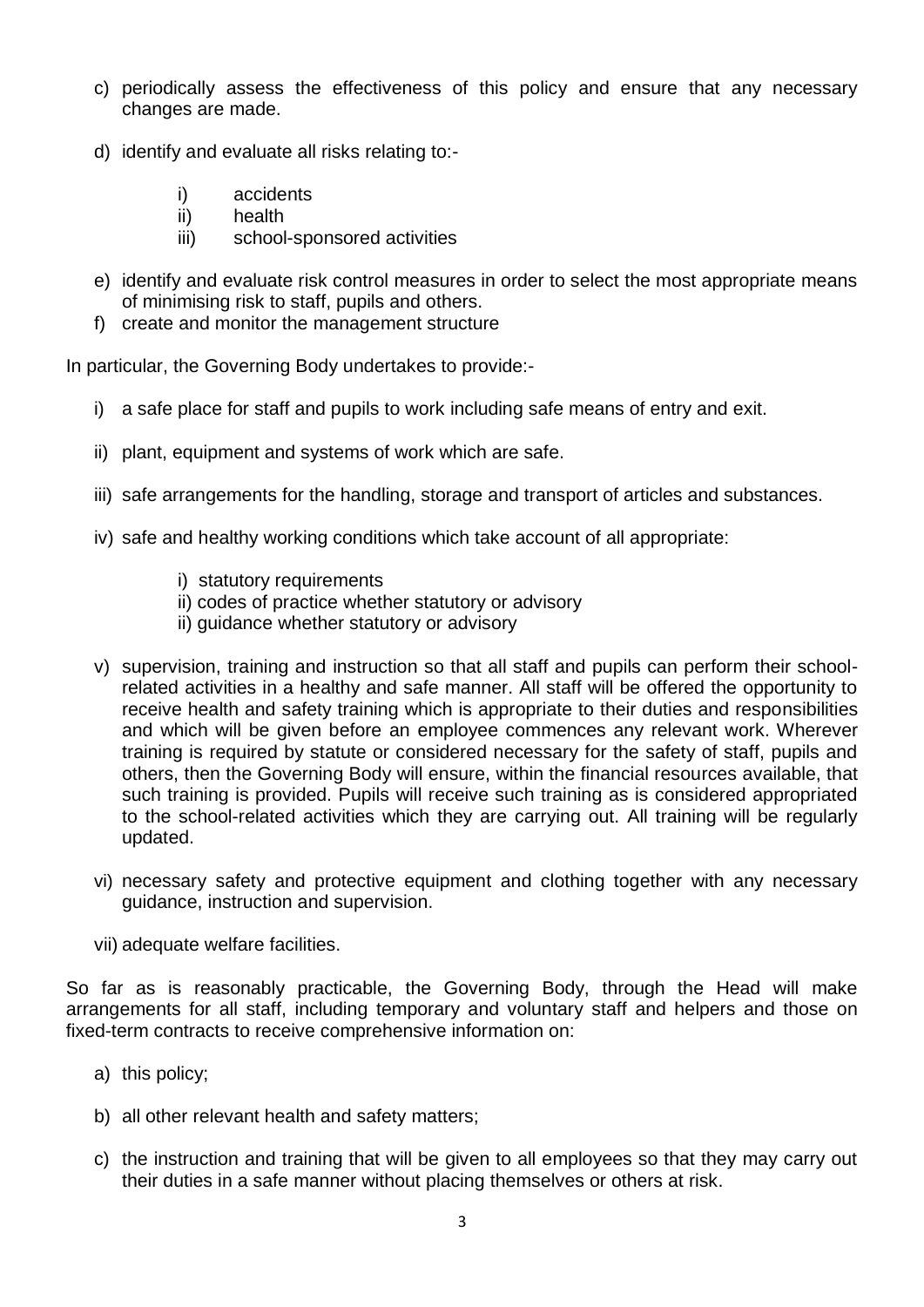#### **The Duties of the Head Teacher**

- a) As well as the general duties which all members of staff have, the Head has responsibility for the day-to-day maintenance and development of safe working practices and conditions for teaching staff, non-teaching staff, ancillary staff, pupils, visitors and any other person using the premises or engaged in activities sponsored by the school and will take all reasonably practicable steps to achieve this and through the Heads of the appropriate departments, senior members of staff, teachers and others as appropriate.
- b) The Head is required to take all necessary and appropriate action to ensure that the requirements of all relevant legislation, codes of practice and guidelines are met in full at all times.
- c) In particular, the Head will:
	- 1) be aware of the basic requirements of the Health and Safety at Work etc Act 1974 and any other health and safety legislation and codes of practices relevant to the work of the school;
	- 2) ensure, at all times, the health, safety and welfare of staff, pupils and others using the school premises or facilities or services or attending or taking part in schoolsponsored activities;
	- 3) ensure safe working conditions for the health, safety and welfare of staff, pupils and others using the school premises and facilities;
	- 4) ensure safe working practices and procedures throughout the school including those relating to the provision and use of machinery and other apparatus, so that each task is carried out to the required standards and so that all risks are controlled;
	- 5) consult with members of staff, including the Safety Representatives on health and safety issues;
	- 6) arrange systems of risk assessment to allow the prompt identification of potential hazards;
	- 7) carry out periodic reviews and safety audits on the findings of the risk assessment;
	- 8) identify the training needs of staff and pupils and ensure within the financial resources available that all members of staff and pupils having identified training needs receive adequate and appropriate training and instruction in health and safety matters;
	- 9) encourage staff, pupils and others to promote health and safety;
	- 10)ensure that any defects in the premises, its plant, equipment or facilities which relate to or may affect the health and safety of staff, pupils and others are made safe without delay;
	- 11)encourage all employees to suggest ways and means of reducing risks;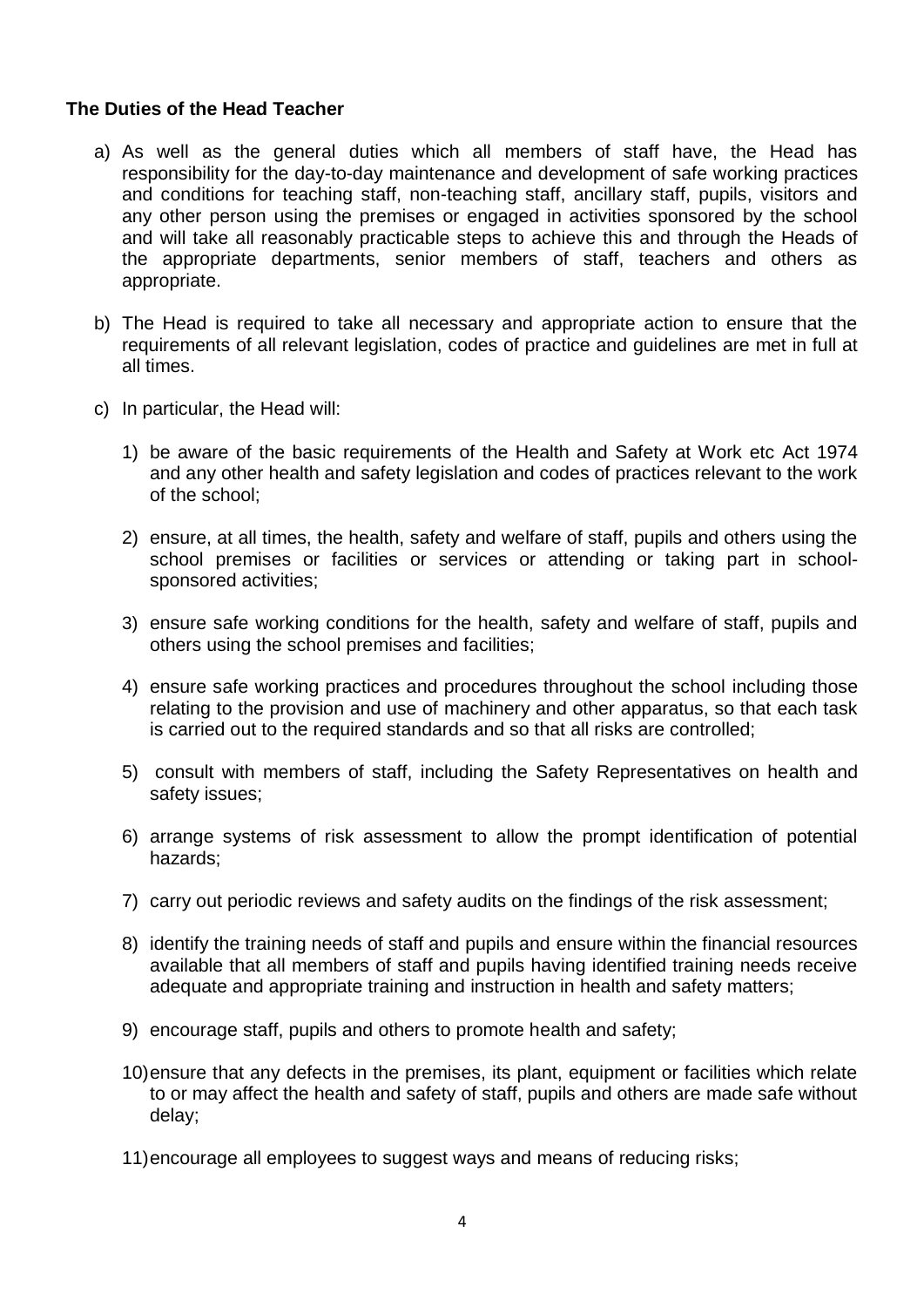- 12)collate accident and incident information and when necessary, carry out accident and incident investigations;
- 13) monitor the standard of health and safety throughout the school, including all schoolbased activities, encourage staff, pupils and others to achieve the highest possible standards and discipline those who consistently fail to consider their own well-being or the health and safety of others;
- 14)monitor first aid and welfare provision;

15)monitor the management structure, along with the Governors.

#### **The Duties of Deputy Headteacher, Assistant Headteachers and Heads of Year**

- a) All supervisory staff (e.g. Year Leaders) will make themselves familiar with the requirements of the Health and Safety at Work, etc Act 1974 and any other health and safety legislation and codes of practice which are relevant to the work of their area of responsibility.
- b) In addition to the general duties which all members of staff have, they will be directly responsible to the Headteacher, or the member of staff nominated by the Headteacher, to have overall day-to-day responsibility for the implementation and operation of the school's health and safety policy within their relevant departments and area of responsibility.
- c) They will take a direct interest in the school's Health and Safety Policy and in helping other members of staff, pupils and others to comply with its requirements.
- d) As part of their day-to-day responsibilities they will ensure that:
	- 1) safe methods of working exist and are implemented throughout their department;
	- 2) Health and Safety Regulations, rules, procedures and codes of practice are being applied effectively;
	- 3) staff, pupils and others under jurisdiction are instructed in safe working practices;
	- 4) new employees working within their department are given instruction in safe working practices;
	- 5) regular safety inspections are made of their area of responsibility as required by the Head or as necessary;
	- 6) positive, corrective action is taken where necessary to ensure the health and safety of all staff, pupils and others;
	- 7) all plant, machinery and equipment in the department in which they work is adequately guarded;
	- 8) all plant, machinery and equipment in the department in which they work is in good and safety working order;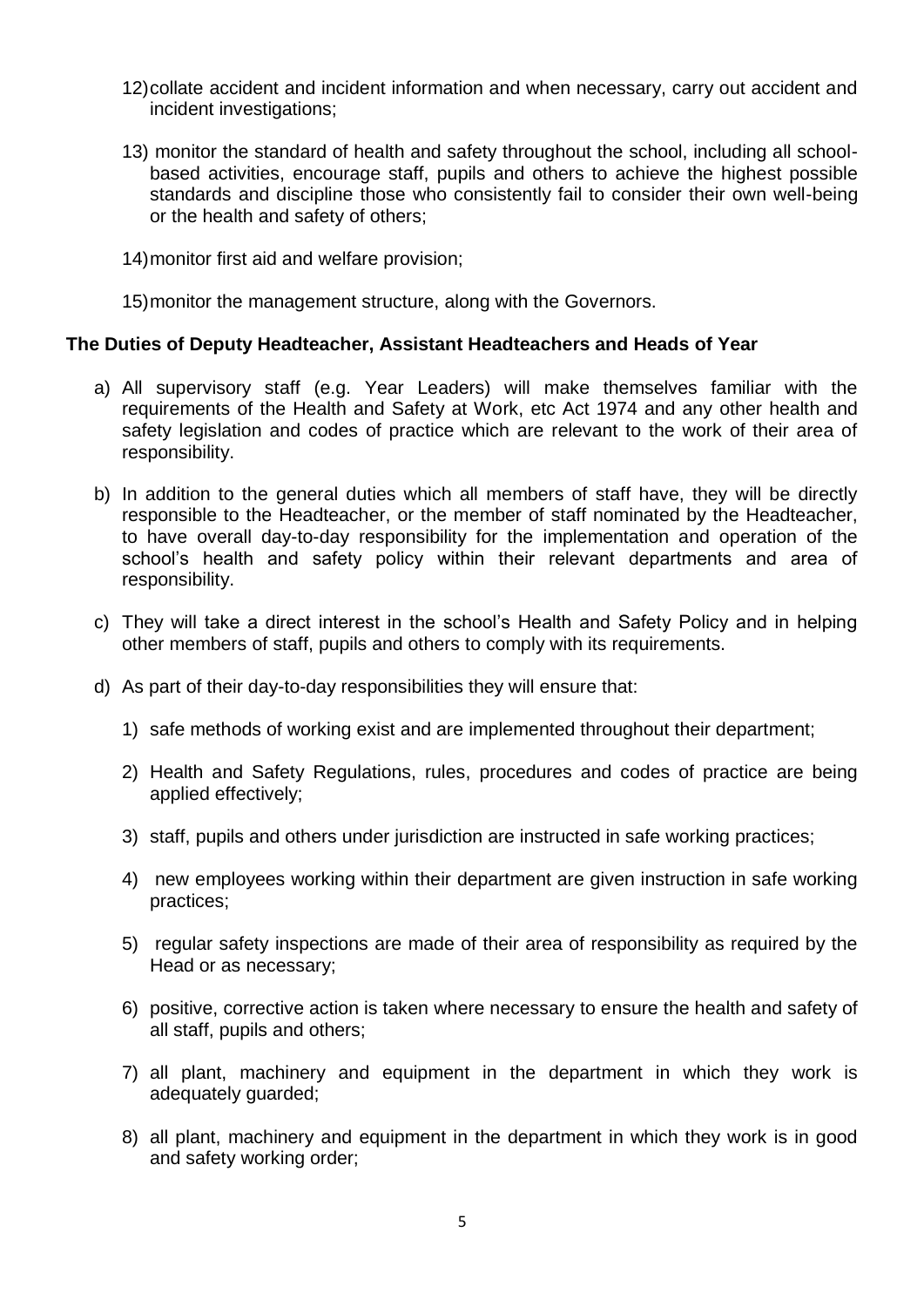- 9) all reasonably practicable steps are taken to prevent the unauthorised or improper use of all plant, machinery and equipment in the department in which they work;
- 10) appropriate protective clothing and equipment, first aid and fire appliances are provided and readily available in the department in which they work;
- 11) toxic, hazardous and highly flammable substances in the department in which they work are correctly used, stored and labelled;
- 12) they monitor the standard of health and safety throughout the department in which they work, encourage staff, pupils and others to achieve the highest possible standards of health and safety and discipline those who consistently fail to consider their own well-being or the health and safety of others;
- 13) all the signs used meet the statutory requirements;
- 14) all health and safety information is communicated to the relevant persons;
- 15) they report, as appropriate, any health and safety concerns to the appropriate individual.

| <b>Area of Responsibility</b> | <b>Person Responsible</b>         |
|-------------------------------|-----------------------------------|
| Training                      | Rabia Malik                       |
| Wellbeing                     | Krishna Patel                     |
| <b>PE</b>                     | <b>Katherine Hartland</b>         |
| School Trips EVC              | Katherine Hartland & Jennie Allen |
| Science and Technology        | Rabia Malik                       |
| <b>Health &amp; Safety</b>    | David Kennard                     |

#### **The Duties of all Members of Staff**

- a) All staff will make themselves familiar with the requirements of the Health and Safety at Work, Act 1974 and any other health and safety legislation and codes of practice which are relevant to the work of the department in which they work. They should:
	- i) take reasonable care of their own health and safety and any other persons who may be affected by their acts or omissions at work.
	- ii) as regards any duty or requirements imposed on his or her employer or any other persons by or under any of the relevant statutory provisions, co-operate with him or her so far as necessary to enable that duty or requirement to be performed or complied with.
- b) All staff are expected to familiarise themselves with the health and safety aspects of their work and to avoid conduct which would put them or anyone else at risk.
- c) In particular all members of staff will:
	- 1) be familiar with the safety policy and all safety regulations as laid down by the Governing Body;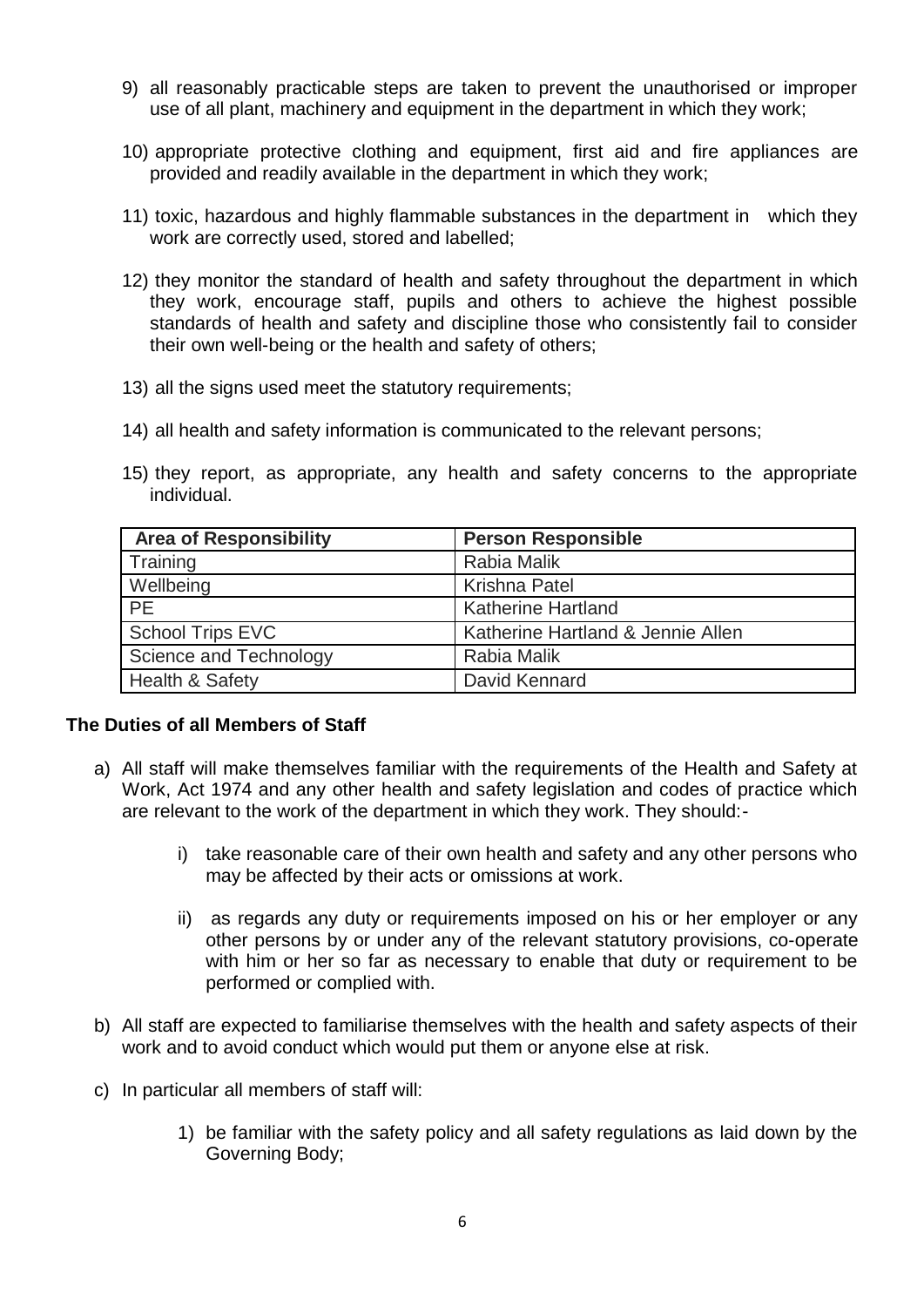- 2) ensure health and safety regulations, rules, routines and procedures are being applied effectively by both staff and pupils;
- 3) see that all plant, machinery and equipment is adequately guarded;
- 4) see that all plant, machinery and equipment is in good and safe working order;
- 5) not make unauthorised or improper use of plant, machinery and equipment;
- 6) use the correct equipment and tools for the job and any protective equipment or safety devices which may be supplied;
- 7) ensure that toxic, hazardous and highly flammable substances are correctly used, stored and labelled;
- 8) report any defects in the premises, plant, equipment and facilities which they observe;
- 9) take an active interest in promoting health and safety and suggest ways of reducing risks.

#### **Hirers, Contractors and Others**

- a) When the premises are used for purposes not under the direction of the Headteacher then the principal person in charge of the activities for which the premises are in use will have responsibility for safe practices as indicted under 'Duties of the Head Teacher'.
- b) The Headteacher or the co-ordinator will seek to ensure that hirers, contractors and others who use the school premises conduct themselves and carry out their operations in such a manner that all statutory and advisory safety requirements are met at all times.
- c) When the school premises or facilities are being used out of normal school hours for a school-sponsored activity then, for the purposes of this policy, the organiser of that activity, even if an employee, will be treated as a hirer and will comply with the requirements of this section.
- d) When the premises are hired to persons outside the employ of the Governing Body, it will be a condition for all hirers, contractors and others using the school premises or facilities that they are familiar with this policy, that they comply with all safety directives of the Governing Body and that they will not without the prior consent of the Governing Body:
	- i) introduce equipment for use on the school premises;
	- ii) alter fixed installations ;
	- iii) remove fire and safety notices or equipment;
	- iv) take any action that may create hazards for persons using the premises or the staff or pupils of the school.
- e) All contractors who work on the school premises during term time must have an enhanced DBS clearance. Alternatively, contractors without clearance can be escorted by a member of school staff or another contractor with an enhanced DBS.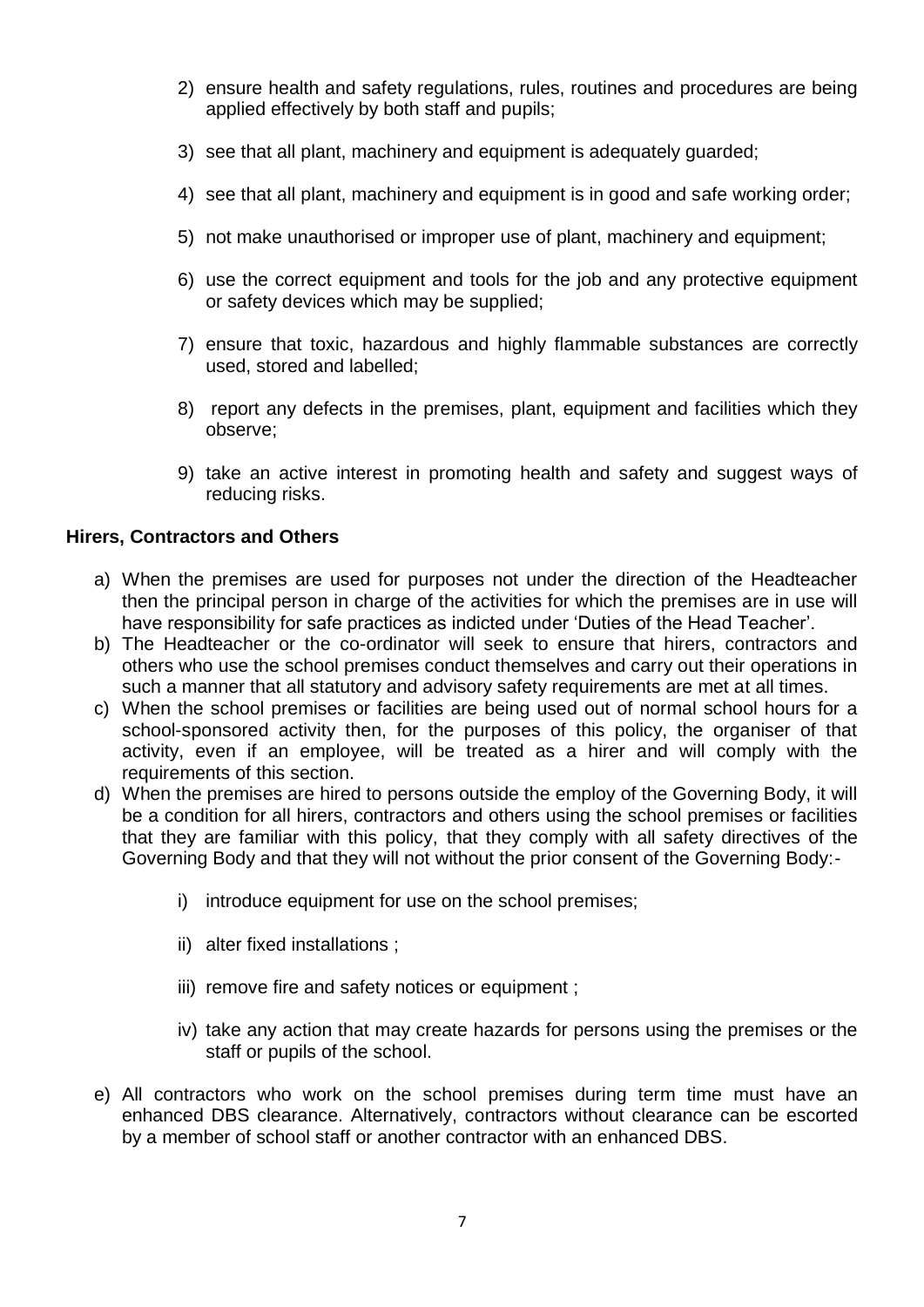All contractors attending school sites must ensure 'Permit to Work' are completed before work commences.

- f) All contractors who work on the school premises are required to ensure safe working practices by their own employees under the provisions of the Health and Safety at Work, etc. Act 1974 and must pay due regard to the safety of all persons using the premises in accordance with SS.3-4 of the Health and Safety at Work, etc. Act 1974.
- g) In instances where the contractor creates hazardous conditions and refuses to eliminate them or to take action to make them safe the Headteacher will take such actions as is necessary to prevent persons in his or her care from risk of injury.
- h) The Governing Body draws the attention of all users of the school premises (including hirers and contractors) to S.8 of the Health and Safety at Work, etc

Act 1974, which states that no person shall intentionally or recklessly interfere with or misuse anything which is provided in the interests of health, safety or welfare in pursuance of any of the relevant statutory provisions.

#### **Staff Consultative Arrangements**

With reference to major building works being carried out:

a) The Governing Body, through the Headteacher, will make arrangements for the establishment of a safety committee by incorporating agenda items on health and safety matters into existing consultative groups. Representation on this committee will cover all appropriate areas of work or special hazards. As a group, the nominated safety representatives of each accredited Trades Union or staff association will be offered a number of places on this committee and should decide amongst themselves which individuals should sit on the committee.

#### **Codes of Practice and Safety Rules**

- a) In consultation with the Governing Body (where appropriate) and taking into account the requirements of this statement, the safety committee will approve (where necessary) codes of practice for the observation of safety requirements in school.
- b) From time to time the Department for Education (DfE), the Health and Safety Executive and other regulatory or advisory bodies will issue codes of practice on particular topics for the guidance of Heads and others who are in control of educational premises, who will normally incorporate such codes into their health and safety policy and procedures. If the Head considers the inclusion of all or any such documents into this policy to be inappropriate, he or she will be required to demonstrate to the satisfaction of the Governing Body that he or she has already introduced codes of practice and methods of working which achieve a similar or higher standard of health and safety.

#### **Risk Assessment**

The Head will ensure that a risk assessment survey of the premises, methods of work and all school-sponsored activities is conducted annually (or more frequently, if necessary). This survey will identify all defects and deficiencies, together with the necessary remedial action or risk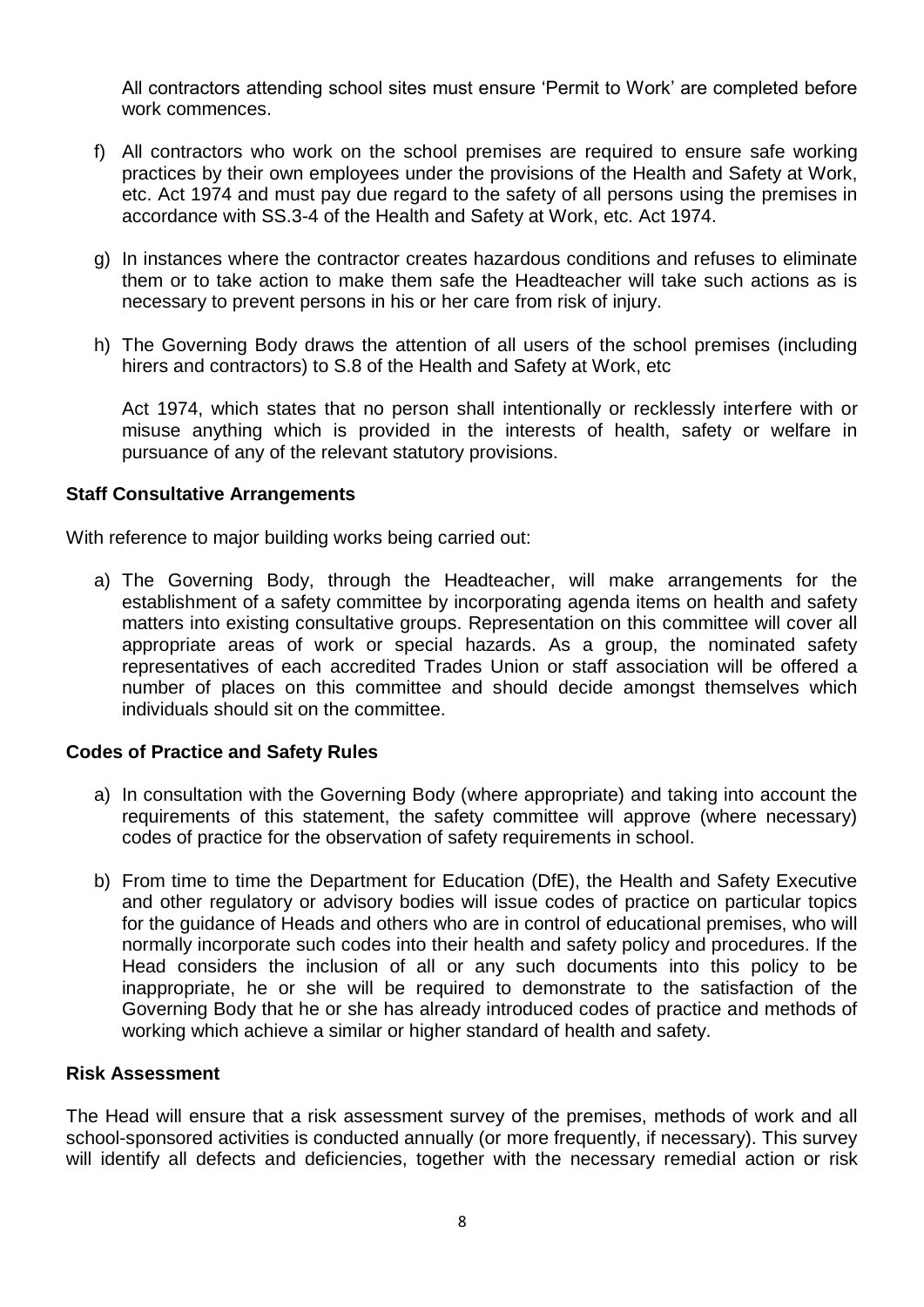control measures. The results of all such surveys will be reported to the Governing Body. All risk assessments can be found at

X: Shared Network/Health & Safety/ COVID19 2020

#### **Please also see the current COVID-19 Risk Assessment**

#### **Emergency Plans**

The Head will ensure that an Business Continuity Plan is prepared to cover all foreseeable major incidents which could put at risk the occupants or users of the school. This plan will indicate the actions to be taken in the event of a major incident so that everything possible is done to:

- a) save life
- b) prevent injury
- c) minimise loss

This sequence will determine the priorities of the emergency plan.

The plan will be agreed by the Governing Body and be regularly rehearsed by staff and pupils. The result of all such rehearsals will form part of the regular risk assessment survey and the outcome will be reported to the Governing Body.

#### **First Aid**

- a) The arrangements for first aid provision will be adequate to cope with all foreseeable major incidents.
- b) The number of certificated First Aiders will not, at any time, be less than the number required by law.
- c) At the discretion of the Governing Body other staff will be given such training in first aid techniques as is required to give them a basic, minimum level of competence.
- d) First aid boxes are available in each room in the school and are checked regularly by the welfare team
- e) Adequate and appropriate first aid provision will form part of the arrangements for all out-ofschool activities.
- f) A record will be made of each occasion any member of staff, pupil or other person receives first aid treatment either on the school premises or as part of a school-related activity.

#### **Review**

The Governing Body will review this policy statement annually and update, modify or amend it as it considers necessary to ensure the health, safety and welfare of staff and pupils.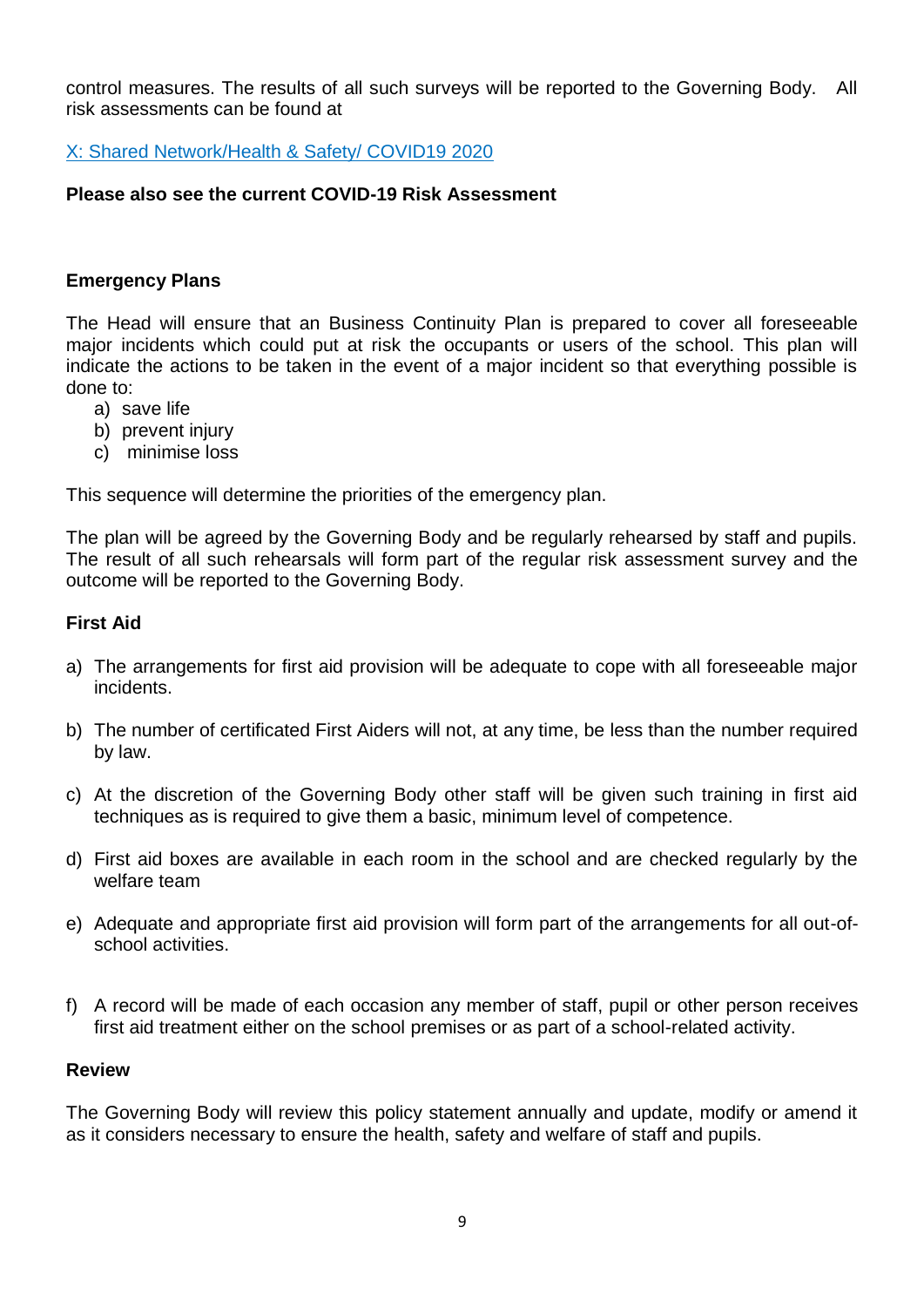#### **PROCEDURAL**

#### **EMERGENCY PROCEDURES**

Emergency plans are in place to save life, prevent injury and minimise loss.

#### **Fire Drill**

Regular fire drills to be carried out. Teachers and their classes must evacuate as quickly as possible and as smoothly as possible, reporting any children not present immediately to the Head Teacher. All doors must be closed after evacuating children from the classroom. The final check will be carried out by Fire Wardens.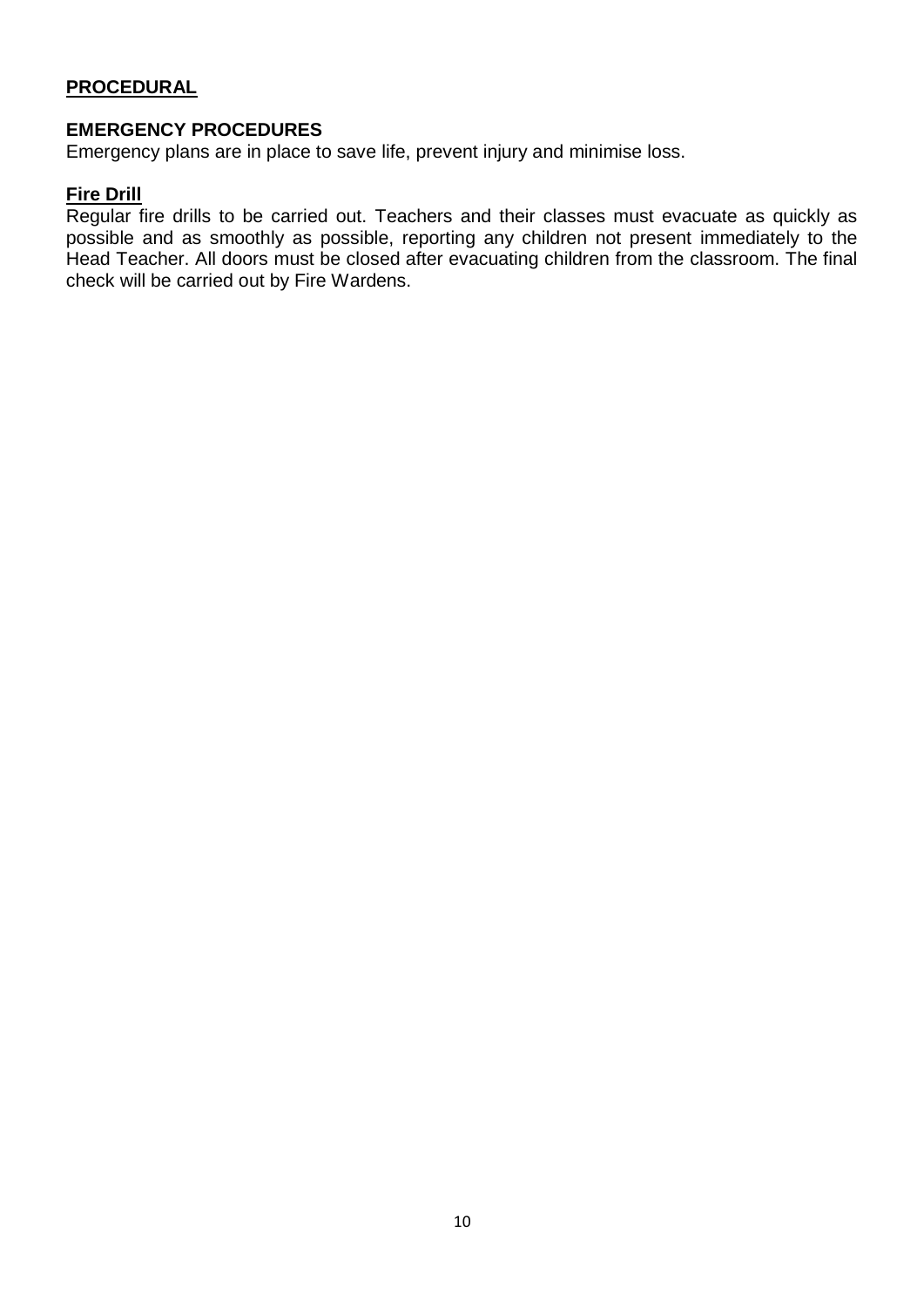# **Ground Floor Arrangements In Case of Fire Stanburn Primary School**

#### **Signal-continuous ringing of electric bell.**

#### **All assembly points are situated at the back of the field.**

Each teacher will collect his/her register, get the children to stop whatever they are doing and listen to their instructions. If a supply teacher, SMSA is taking a class they will act as if he/she was their teacher.

- 1. Classes, Fern, Emerald, Olive, Jade exit at the rear of the classrooms onto the field, and assemble at their reception assembly point.
- 2. Classes Scarlet, Ruby, Rose exit the classrooms turn right and right again along hall corridor and through KS1 hall onto the playground turning left onto the field and line up at their year 1 assembly point. Class Poppy exit through their fire exit and assemble at the year 1 assembly point.
- 3. Classes Coral, Tangerine, Apricot, Mango exit rear of the classrooms and turn right or left through the gates at either end of the outside area to KS2 playground and onto the field and line up at their designated assembly point.
- 4. Violet and Magenta will exit through their fire exit turning right onto the rear of the annex building and assemble at the year 5 assembly point.
- 5. Nursery mobile exit rear of building through the garden gate and line up at their designated assembly point, on the field. After-school club exit rear of the building onto the field and line up on the field.
- 6. If in the blast shelter exit at the rear of the building and line up at their year group assembly point.
- 7. Music/ youth club mobile exit through fire exits onto the field and line up with the rest of their year groups.
- 8. Children attending Acorn Club, Breakfast and After school club, and children/staff using the hall for P.E or any other activity will exit through the signed fire exit doors onto the KS1 playground turning left onto the field lining up at their designated year group assembly points.
- 9. If fire breaks out at lunchtime the children in the hall will leave their lunches and exit through the fire exits doors onto the KS1 playground turning left onto the field and line up in their classes at their classes at their year group assembly points. Children in their classrooms will follow normal fire evacuation procedure for that class. The children in the playground will hear the SMSA's ring a hand bell, and they will line up at their normal year group assembly points.
- 10. If the fire occurs at playtime the teacher on duty will direct the children to their normal year group assembly points, where they will be joined by their class teacher.
- 11. Welfare room: children exit into the KS1 playground and onto the field, joining their classes (if able to); Staff go to Assembly Point B.
- 12. Admin office- exit through corridor doors and out through KS1 playground onto the field and assemble at designated assembly point.
- 13. Library, Nurture room, Kitchen and Cherry ICT exit rooms onto corridor turning right down corridor to KS1 playground, go across to the field and line up with their classes.
- 14. School Office exit office into corridor and use doors opposite into KS1 playground. Go to Assembly Point B.
- 15. Finance Office and caretaker's room exit rooms, turn left down the corridor into the KS2 playground onto the field to their designated assembly point. Office staff will take out visitor book and account for their presence.
- 16. Class teachers will take their class registers and Year Leaders will carry out their class registers and the red/green fire card. SMSAs will also carry a class register.
- 17. When children reach their year group assembly points the teacher or SMSA will call the registers to check all are present. Year Group Leaders will check that all staff associated with their year group are present and will hold up the green fire card. If there are any issues the year group leader will hold up the red fire card for assistance by the linked DH/AHT.
- 18. Fire wardens will check their assigned areas, ensuring that all children are out of the building. As they check each room they call 'All Clear' and close the doors to avoid further draughts;
- 19. When all the fire cards are green, the Head teacher will give the all clear to return back into the building.

# **It is your first duty to ensure the safety of your class to see they are all clear of the building. Leave the fire fighting to the experts.**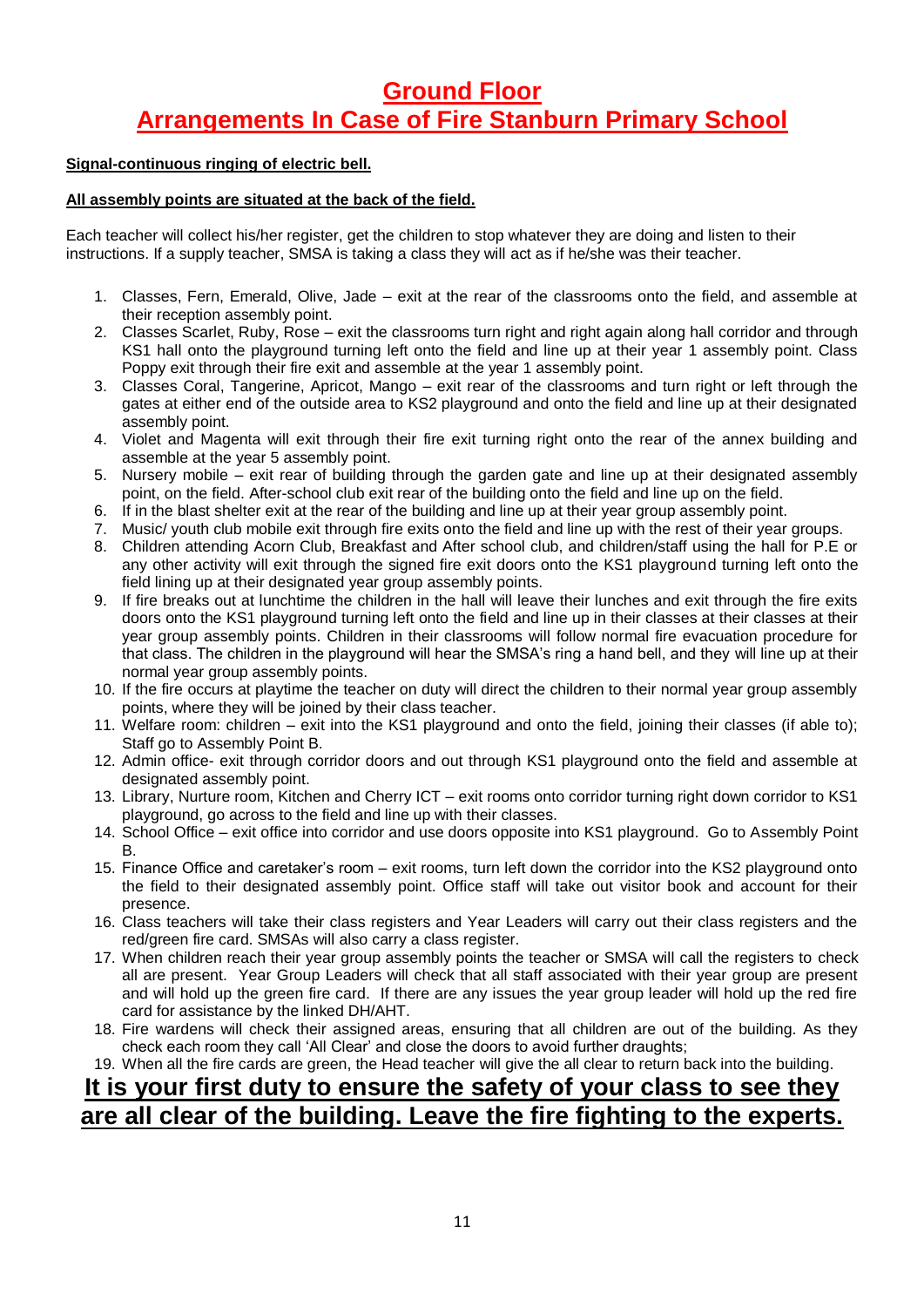## **First Floor Arrangements In Case of Fire Stanburn Primary School**

#### **Signal-continuous ringing of electric bell**.

#### **All assembly points are situated at the back of the field.**

Each teacher will collect his/her register, get the children to stop whatever they are doing and listen to their instructions. If a supply teacher, SMSA is taking a class they will act as if he/she was their teacher.

1. Classes Aqua, Azure and Indigo will exit the classrooms using the fire exit turning right into the corridor and down the main stairs following the route past the office and staffroom and into the KS2 playground and line up on the field at their year group assembly point.

- 2. Class Sapphire and the food tech room will exit through fire exit turning left and left again down the back stairs turning left again into the KS2 playground and lin e up on the field at their year group assembly point.
- 3. Class Dijon will exit through fire exit turn left then right and left again back down stairs, turning left into the KS2 playground and line up on the field at their year group assembly point.
- 4. Class Orchid will exit through fire exit turning right and right again then left down the back stairs turning left again into KS2 playground and line up on the field at their year group assembly point.
- 5. Classrooms Amethyst, Daffodil, Canary, and the PPA room will exit through the fire exits and turn left past the lift area, down the stairs turning left into the KS1 playground and line up on the field at their year group assembly point.
- 6. Saffron and Apple ICT room will exit through fire exits turning right past the lift area, down the stairs and out into the KS1 playground and line up at their year group assembly point.
- 7. Staff and pupils using the hall will exit through fire exits turning right and right again past lift area down stairs at bottom turning left into KS1 playground and line up on the field at their normal year group assembly points.
- 8. Staff and pupils in the rooms in the Headship corridor will exit through fire exits truning left and left again down the main stairs turning past the office and staffroom into KS2 playground and line up at their designated assembly points.
- 9. Classrooms Silver, Pebble, Dove, and Platinum will exit through the fire exits turning left or right down back stairs out onto the field and line up at their year group assembly point.
- 10. If in the blast sheter exit at rear of the building onto the field and line up at the designated assembly point for visitor and normal assembly points for classes.
- 11. Music room/youth club mobile will exit through fire exits directly onto KS2 field and line up at their year group assembly point.
- 12. If fire breaks out at lunchtime in the hall the children will leave their lunches and exit through the fire exits turning right and right again past lift area and down the back stairs, turning left into KS1 playground and onto the field and line up in their year group assembly points. The SMSA's will have the class registers.
- 13. Office staff will take out visitor's book and account for their presence. Class teachers will take their class registers and Year Leaders will carry out their class registers and the red/green fire card. SMSAs will also carry a class register.
- 14. When children reach their year group assembly points the teacher or SMSA will call the registers to check all are present. Year Group Leaders will check that all staff associated with their year group are present and will hold up the green fire card. If there are any issues the year group leader will hold up the red fire card for assistance by the linked DH/AHT.
- 15. Fire wardens will check their assigned areas, ensuring that all children are out of the building. As they check each room they call 'All Clear' and close the doors to avoid further draughts;
- 16. When all the fire cards are green, the Head teacher will give the all clear to return back into the building.

# **It is your first duty to ensure the safety of your class to see they are clear of the building. Leave the fire fighting to the experts.**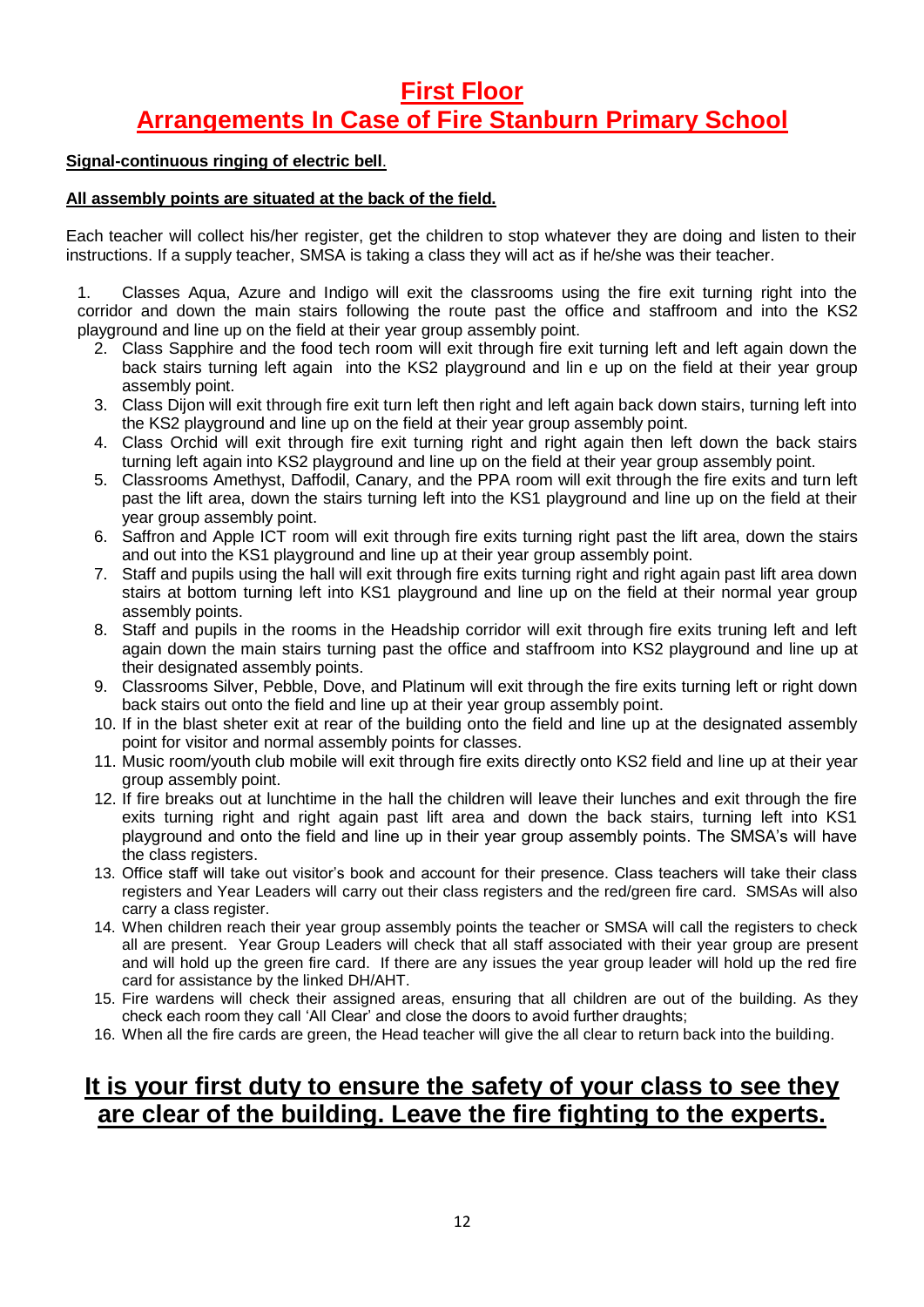To call the Fire Brigade or Ambulance – Dial 999. When operator answers, ask for service required, i.e. FIRE OR AMBULANCE. Give our telephone number: 020 8954 1423 and if operator asks for it, the address of the school:-

STANBURN PRIMARY SCHOOL ABERCORN ROAD STANMORE HA7 2PJ

The address will be repeated by the Service and only then can one be sure that the call has been correctly received.

#### **Telephone Bomb Threat**

The person receiving the phone call has a critical role to play when a bomb threat is received.

Anyone who receives a telephone threat or warning must remain calm and try to obtain as much information as possible.

This will help to assess the threat and perhaps ultimately help to locate and identify the device upon arrival of appropriate services.

Whoever receives a telephone threat should also attempt to gain any information which will help them detect who the caller is.

The caller may ring off immediately after giving the message, but whoever takes the call should nevertheless try to get a response to the questions on the attached form and WRITE DOWN the answers.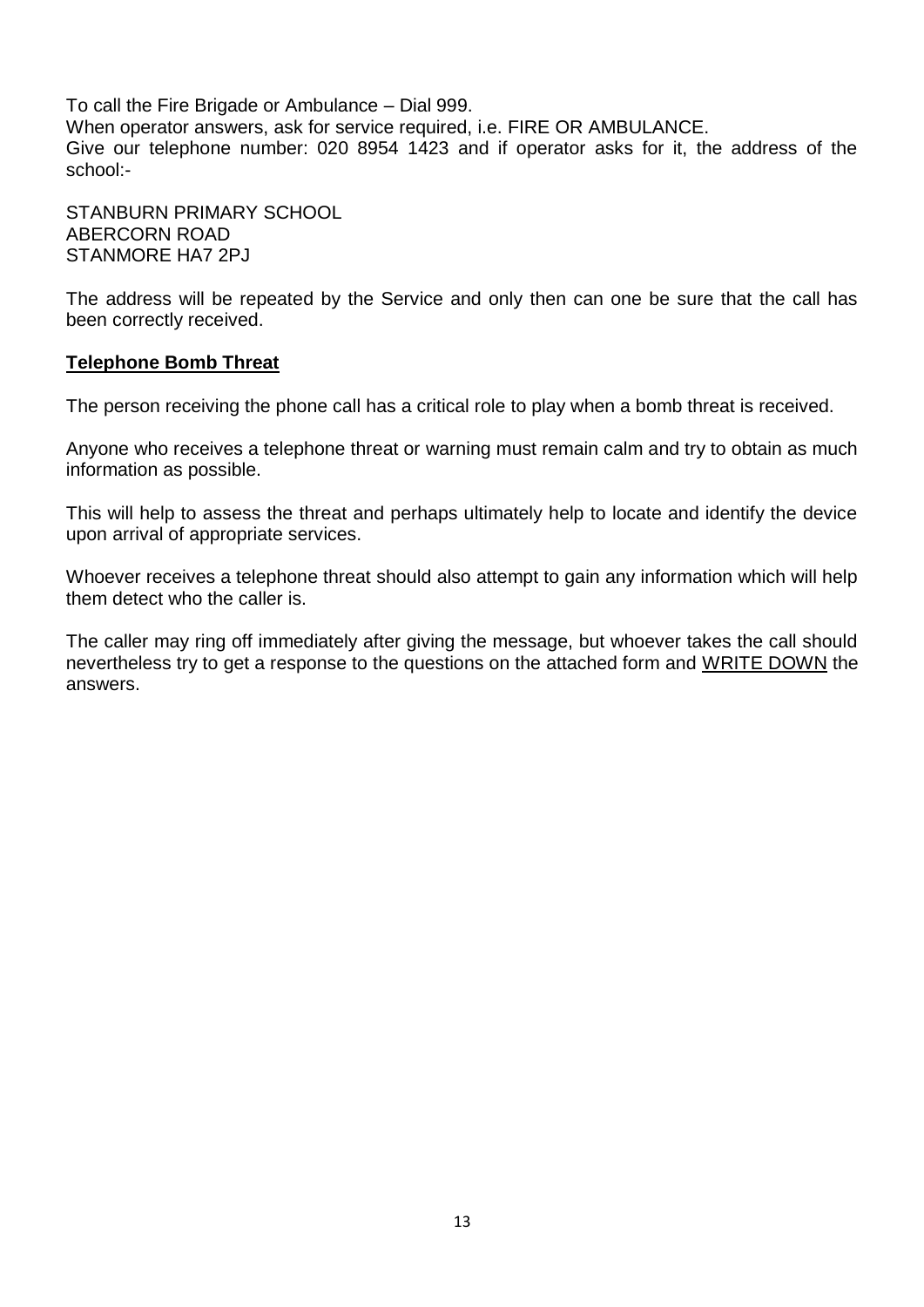#### **Check list for use of Staff Action to be taken on Receipt of a Bomb Threat**

#### **A blank copy of this form to be kept near the "panic grab bag" in main office.**

Immediately alert someone else if possible (so that the Head Teacher may be informed) but **DO NOT PUT DOWN THE HANDSET OR CUT OFF THE CALLER.** 

Obtain as much information as you can. Try to keep the caller taking (apologise for bad line, ask him to speak up etc.) Complete this form as you go along asking questions in sequence as necessary.

Message (exact words).....................................................................................

Time of call ......................................................................................................

WHEN THE CALL HAS FINISHED, GIVE THIS FORM TO THE HEAD TEACHER AND DEPUTY HEAD WHO WILL DECIDE WHAT TO DO. THE MORE INFORMATION YOU GET, THE EASIER IT WILL BE TO DECIDE WHETHER THE WARNING WAS GENUINE OR NOT.

A decision will then be made whether to evacuate the school.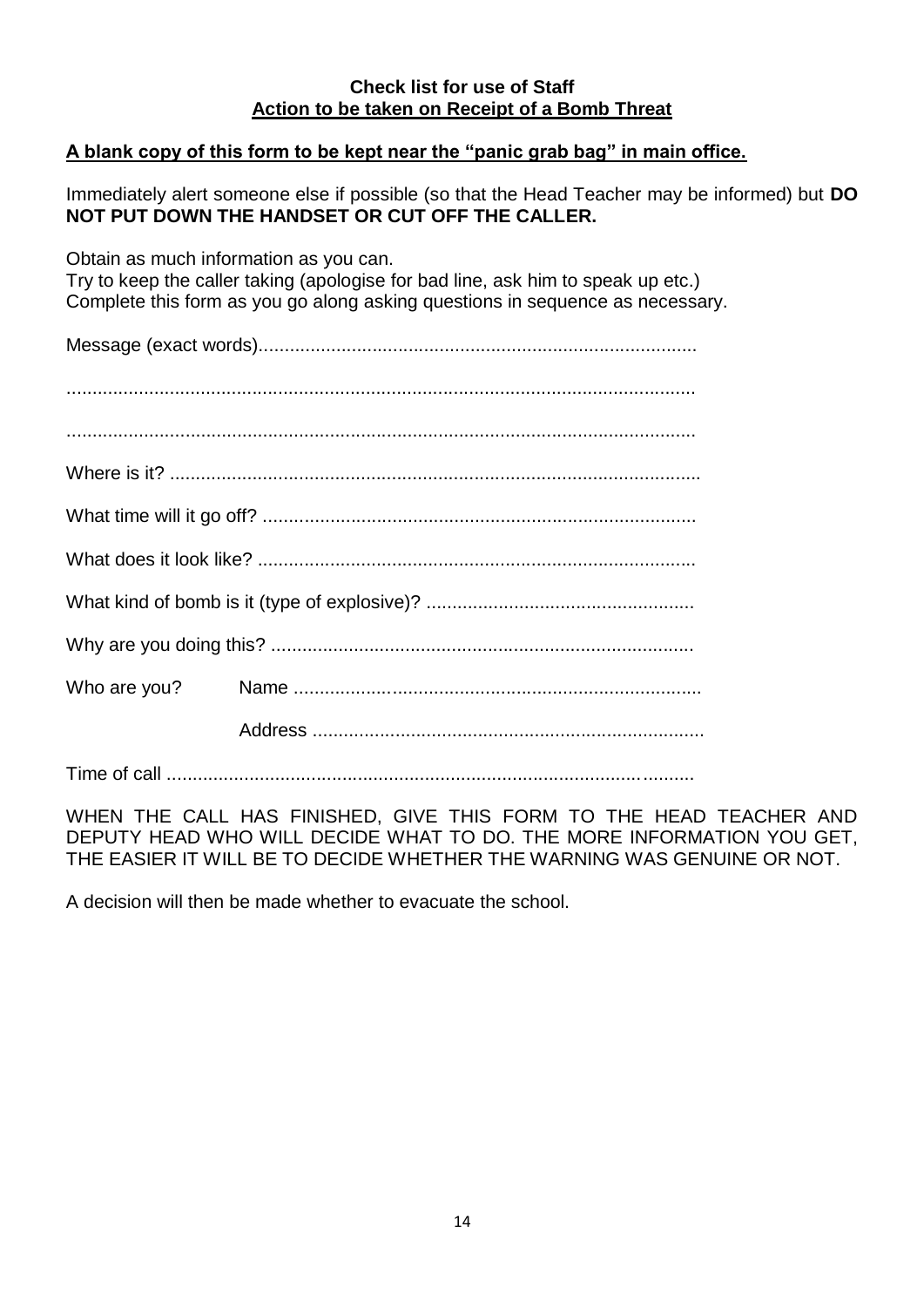#### **BOMB THREAT GUIDELINES**

Firstly, it must be understood it is not the function of Police to search, decide whether to evacuate or not, or when to return. These actions and decisions must be taken by the management of the premises concerned. Police can only assist and give advice where possible. Therefore, the initial action to be taken on receipt of a threat call, or the discovery of a suspect object, must be explained, understood, rehearsed and self-motivated.

It follows, of course, that all staff should be conversant with the logic of the plan and be given specific responsibilities where practical.

The procedure can be summarised as follows:-

- Receipt of call obtain as much information as possible.
- If a specific location of device has been given site manager to check if safe to do so. Report findings to Headteacher.
- Inform other buildings on site and Police.
- Report situation back to Headteacher or Deputy.
- If evacuation is deemed necessary check exits use normal fire drill away from danger – assembling on the school field away from main building or on (LBH) Whitchurch Playing field opposite school if appropriate.
- Do not discuss with the children whether it is a drill or an emergency.
- Once emergency services have attended and advised, the decision to re-enter the premises can be made by management.
- Inform the Civic Centre.
- Panic Grab Bag to be kept in main office.

#### **N.B. SHOULD A SUSPECT OBJECT BE FOUND WITHOUT PRIOR WARNING, INFORM SENIOR MANAGEMENT.**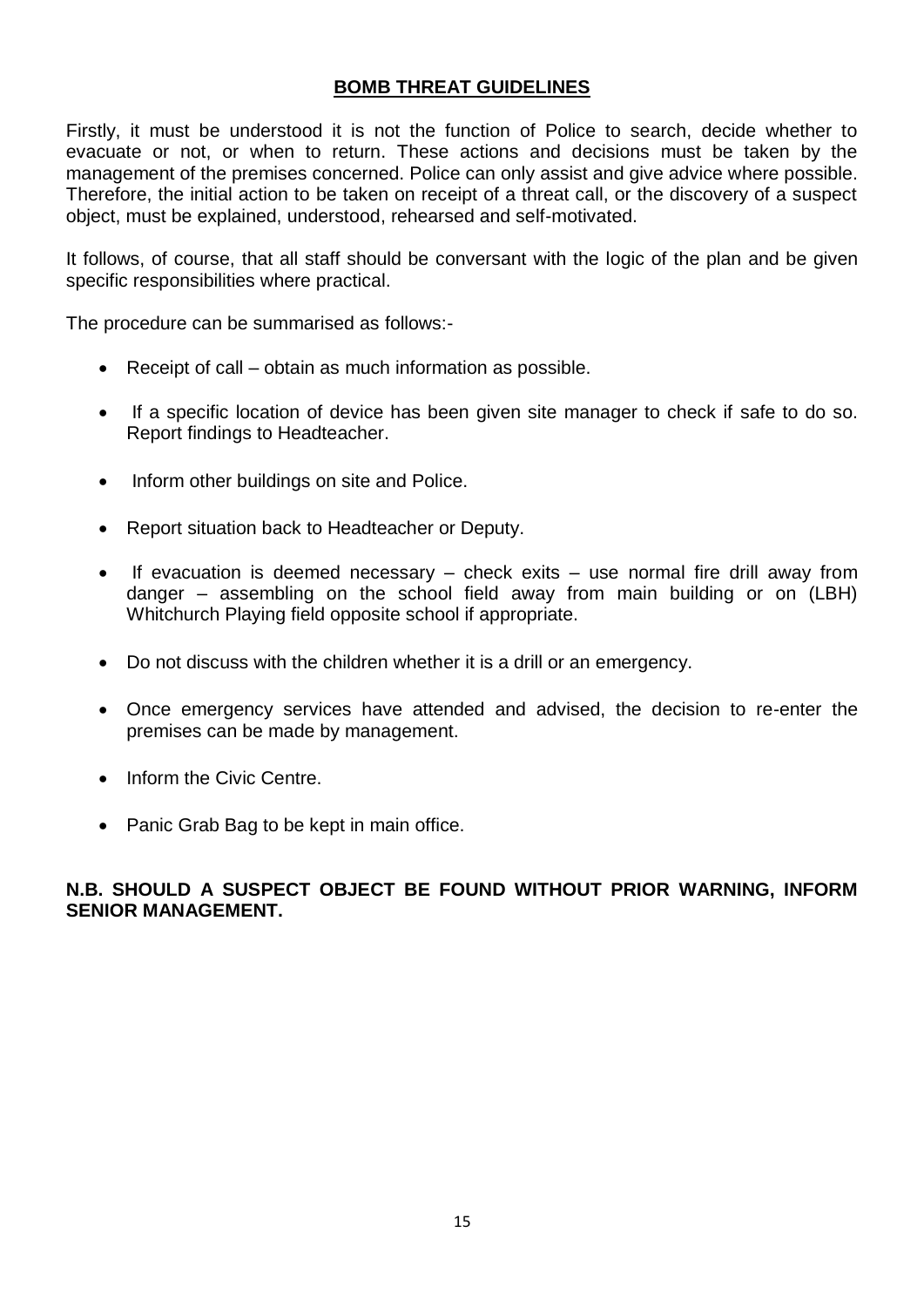### **Lockdown (see Appendix 5 of Business Continuity Plan for further information)**

| <b>Signals</b>       |                                                                       |  |
|----------------------|-----------------------------------------------------------------------|--|
| Signal for lockdown  | "Mr Down has arrived" via the tannoy system and/or Lockdown<br>Alarm. |  |
| Signal for all-clear | "Lockdown over" from SLT via the tannoy system.                       |  |

| Lockdown                                                             |                                                                                                                                                                                     |  |
|----------------------------------------------------------------------|-------------------------------------------------------------------------------------------------------------------------------------------------------------------------------------|--|
| Rooms most suitable for lockdown                                     | Classrooms, offices and leadership rooms.                                                                                                                                           |  |
| Entrance points (e.g. internal doors,<br>windows) should be secured. | All ground floor windows and all entry doors including<br>classrooms should be locked. All windows closed and locked if<br>possible with blinds down and glass door panels covered. |  |
| <b>Notes</b>                                                         |                                                                                                                                                                                     |  |

Upon hearing the lockdown signal, take the action below.

| Ref'           | Initial response - lockdown                                                                                                                                                                                                                                                                                                                                                                                                                                                                                                                                                                                                                                                                                                                                                                                                                                  | Tick / sign / time |
|----------------|--------------------------------------------------------------------------------------------------------------------------------------------------------------------------------------------------------------------------------------------------------------------------------------------------------------------------------------------------------------------------------------------------------------------------------------------------------------------------------------------------------------------------------------------------------------------------------------------------------------------------------------------------------------------------------------------------------------------------------------------------------------------------------------------------------------------------------------------------------------|--------------------|
| L1             | Undertake a dynamic risk assessment.                                                                                                                                                                                                                                                                                                                                                                                                                                                                                                                                                                                                                                                                                                                                                                                                                         |                    |
| L2             | Dial 999 once for emergency service.                                                                                                                                                                                                                                                                                                                                                                                                                                                                                                                                                                                                                                                                                                                                                                                                                         |                    |
| L3             | Ensure all pupils are inside the school building. Alternatively, ask pupils<br>to hide or disperse if this will improve their safety.                                                                                                                                                                                                                                                                                                                                                                                                                                                                                                                                                                                                                                                                                                                        |                    |
| L4             | Ensure people take action to increase protection from attack:<br>Lock/secure entrance points (e.g. internal doors and windows) to<br>prevent the intruder entering lockdown areas.<br>Draw curtains / blinds or place paper with blue tack over glass door<br>panels<br>Block access points (e.g. move furniture to obstruct doorways, ie in<br>٠<br>times of Assembly/PE/lunch move furniture to block doors).<br>Sit on the floor, under tables or against a wall<br>٠<br>Keep out of sight<br>٠<br>Turn off lights<br>٠<br>Stay away from windows and doors.<br>$\blacksquare$<br>Turn mobile phones to silent.<br>$\blacksquare$<br>Any children outside their class at time of lockdown procedure must<br>go to the nearest classroom<br>Staff in 3 Canary 3 Daffodil, 4 Indigo, 4 Azure and 1 Poppy to check<br>٠<br>toilets before locking classroom. |                    |
| L5             | Ensure that pupils, staff and visitors are aware of an exit point in case<br>the intruder does manage to gain access. Advise on evacuation when<br>safe to do so. Use nearest fire exit to evacuate the building if it is safe to<br>do so.                                                                                                                                                                                                                                                                                                                                                                                                                                                                                                                                                                                                                  |                    |
| L <sub>6</sub> | If possible, check for missing / injured pupils, staff and visitors.                                                                                                                                                                                                                                                                                                                                                                                                                                                                                                                                                                                                                                                                                                                                                                                         |                    |
| L7             | Remain inside until an all-clear has been given, or unless told to<br>evacuate by the emergency services.                                                                                                                                                                                                                                                                                                                                                                                                                                                                                                                                                                                                                                                                                                                                                    |                    |
| L <sub>8</sub> | Ignore any fire alarm – this could be a ploy to get people away from lock<br>down areas.                                                                                                                                                                                                                                                                                                                                                                                                                                                                                                                                                                                                                                                                                                                                                                     |                    |

If someone is taken hostage on the premises, the school should seek to evacuate the rest of the site.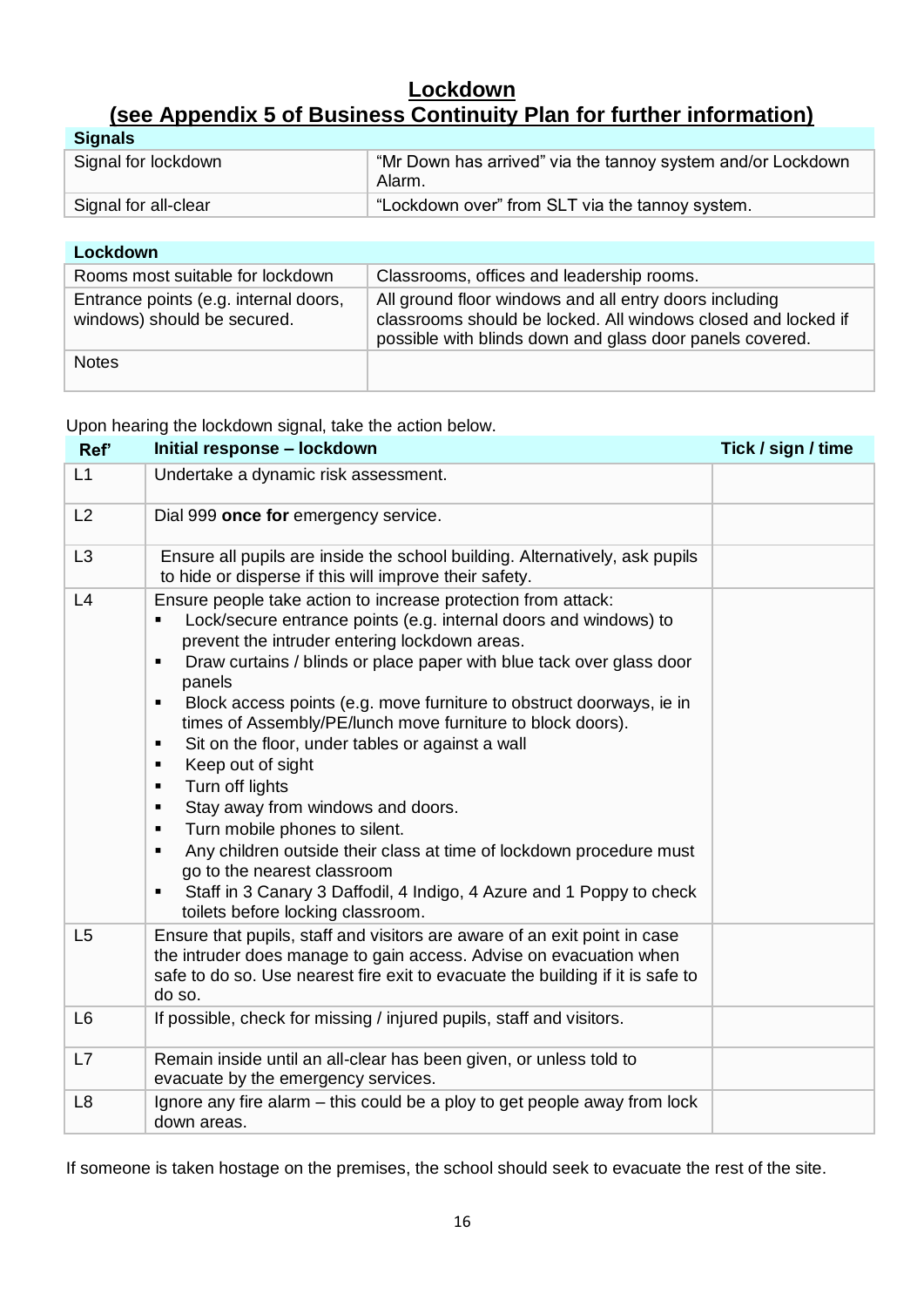#### **School Visits**

All educational visits, both out of school and by visitors to the school, must have a risk assessment completed as part of the Health and Safety Policy. At least one month prior to the visit the relevant risk assessment forms must be completed and approved by the Headteacher and Educational Visits Coordinator. Medium (Category B) and high risk trips (Category C) including residential trips risk assessments, must be emailed to the School's Health and Safety Consultants for approval. For further information go to:

<https://www.gov.uk/government/publications/health-and-safety-on-educational-visits> **(See Appendix 3)**

Further advice for Educational Visits coordinators is available on<https://oeapgn.info/>

The current security threat must be checked. MI5 provide information on the current levels of threat to the UK and can be found on: [https://www/mi5.gov.uk/threat-levels.](https://www/mi5.gov.uk/threat-levels)

In the event of an incident/injury the incident must be reported to the Headteacher/Deputy Headteacher. An Incident Report Form must be completed online using the Carsten and Robinson incident Reporting System by SLT and Trip leader on to the School's Health and Safety Consultants.

#### **Child Protection**

If a member of staff notices possible evidence of child abuse then he/she will inform either/or both the designated Child Protection Officer and Headteacher/Deputy Headteacher. A decision will be made as to whether or not to contact Children's Services to report the incident or seek advice. For more detailed information see the 'Child Protection' policy.

#### **GENERAL PRACTICE FOR PE LESSONS**

Please see the PE Leader for advice on how to set out PE apparatus in the first instance.

All teachers must supervise children putting out PE apparatus and report any faulty apparatus to the PE Co-ordinator and Site Supervisor. Faulty apparatus is not to be used until repaired and checked.

PE mats should be placed under climbing and jumping apparatus.

Children should either wear PE plimsolls, non-marking trainers or bare feet when taking part in indoor PE lessons.

For indoor PE lessons including gymnastics and dance T shirts and shorts (tight fitting leggings) should be worn

PE t-shirts must be tucked into shorts

If, for religious reasons, girls are required, by their parents/carers, to have their legs covered they should tight fitted leggings and a t shirt in order for them to use the apparatus. Hijabs must be tucked into the PE T shirt.

The policy of Harrow Local Authority for PE lessons is that:

Jewellery and (if appropriate) glasses should be removed for PE lessons.

 Children should not wear jewellery they cannot remove themselves – the school cannot take responsibility for the removal of such items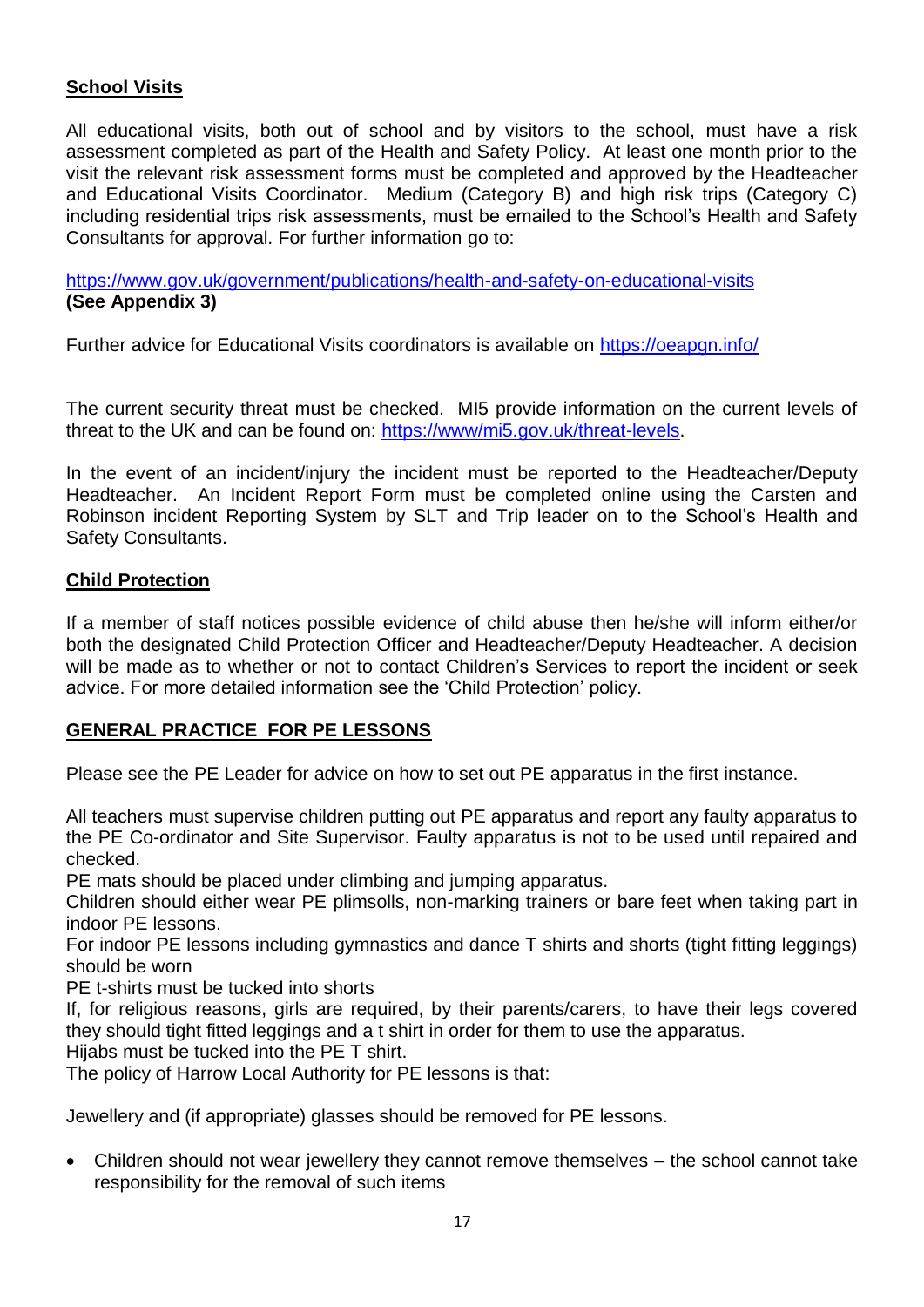- Watches, necklaces, earrings, hair braids or beads must not be worn. Religious jewellery should be removed for all physical education lessons however, in any instance where wrist jewellery cannot be removed sweat bands are available to cover and secure the jewellery. Necklaces must be securely tucked inside a PE shirt
- Ear piercings should be done during the long summer break but if it is done during term time and the children are unable to remove and replace the studs themselves they will be unable to take an active part in PE and should be used to record in the PE book instead. After 6 weeks the studs should be removed for PE lessons.
- Long hair must be tied back using a simple hair band.

When taking dance and gymnastics teachers should be bare footed in able to model the correct technique to children. In the case of indoor games such as dodge ball correct PE shoes should be worn.

Children should be involved with the setting out and putting away of the PE apparatus.

For outdoor games in the summer, the children should wear T-shirts (house colours preferably)/shorts and plimsolls/trainers. During the colder weather, tracksuits and plimsolls (no gloves, scarves etc.) must be worn.

In case of an accident during PE lessons the person who is injured + a buddy should be sent to the Welfare room; in the case of an accident during outdoor PE the child should be given the teachers fob to access any locked doors. For minor cuts there are first aid boxes in both halls.

In the case of an extreme emergency i.e. suspected break or similar, two children should be sent to the Welfare Room with an urgent message for help. Under no circumstances should any attempt be made to move the injured child.

#### **Movement Around the School**

Children must be sent in pairs around the school (i.e. when they go to the toilet etc.) and they must return together.

Children must not be left in the classrooms unattended. Classroom doors must be left open so that children in the corridor can be observed and heard by the class teacher.

Please do not send children to the toilet from a PE lesson without shoes on.

Children using the environmental area must be accompanied by an adult.

Children must be instructed on the way to hold doors open, to prevent trapped fingers.

#### **Children collected from School without prior notice**

If parents need to collect their child (or children) from school for appointments during the day they must, whenever possible, send a letter/email to the office prior to the date of the appointment. To collect children, other than at home time, parents must go to the office and the staff, having sought permission from a member of SLT when necessary, will ring through to the class and advise the teacher that the parent is in the office to collect their child. Teachers should send the child, with 2 buddies, to the office to be collected.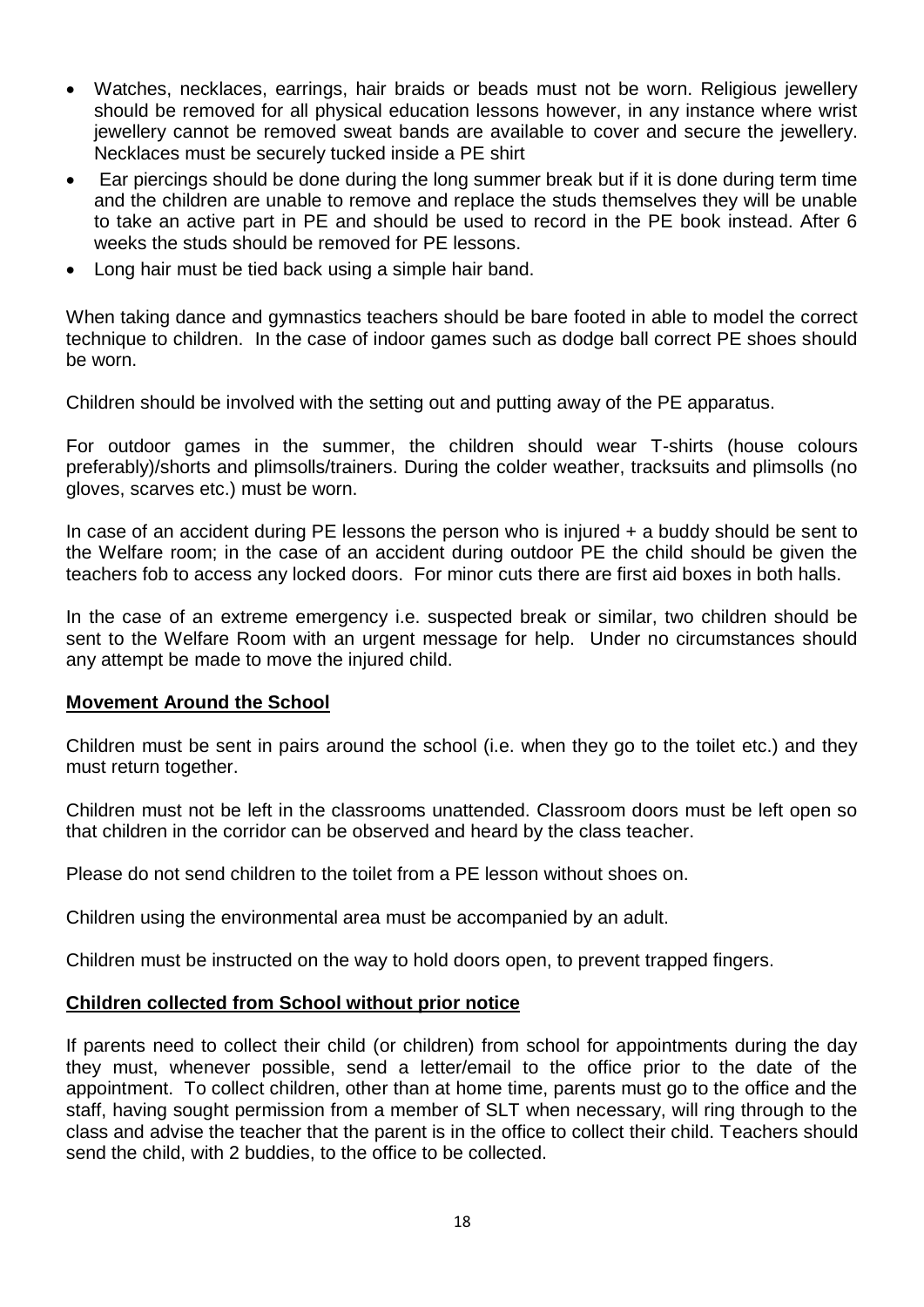Parents must let the office know if their child (or children) is going to be collected by anyone other than those for whom they have already given permission. In the case of any emergency, parents must telephone the school to inform staff if another person is collecting their child.

#### **End of Day Arrangements**

All children should be handed over to a 'known' person at the end of the day. Any changes in these arrangements must be communicated to the school prior to the end of the day.

Children who are allowed to either walk home alone or meet parents/carers on the pavement outside the school must wear an orange wristband that they have been given by the office once written permission has been received by the school. In the case of lost/broken wristbands children are required to get a new one from the office which has to be paid for via ParentPay before they are allowed to leave the school premises on their own.

For arrangements for Acorn/Oaks after school clubs please see the Clubs Terms and Conditions.

#### **Smoking**

There is a policy of "No Smoking" in the school or school grounds or when accompanying children on an educational visit.

#### **Scissors**

Only round ended scissors to be used by the children, knives are not to be used by the children. Any knives should be kept out of the children's reach. Non glass containers should be used for Art and Design Technology.

#### **Technology/Design**

Regular risk assessments are undertaken and monitored by the school Health and Safety Officer. Children are taught to use items of protective clothing as appropriate and be encouraged to develop safe and tidy work practices. Teachers and the children are made aware of potentially hazardous materials and tools in relation to their storage and use. Children are always adequately supervised when using Design and Technology equipment and materials. Teachers will ensure that particular care is taken when children, or adults, use tools with the potential to cause harm (tools which may be sharp, pointed, heavy, hot, and electrical). Children will be taught to have a care for their own safety and that of others at all times.

#### **Food Technology Room**

No children should be in this room without supervision. It is important that any potentially hazardous equipment or materials be in a locked cupboard i.e. knives, dishwasher tablets etc.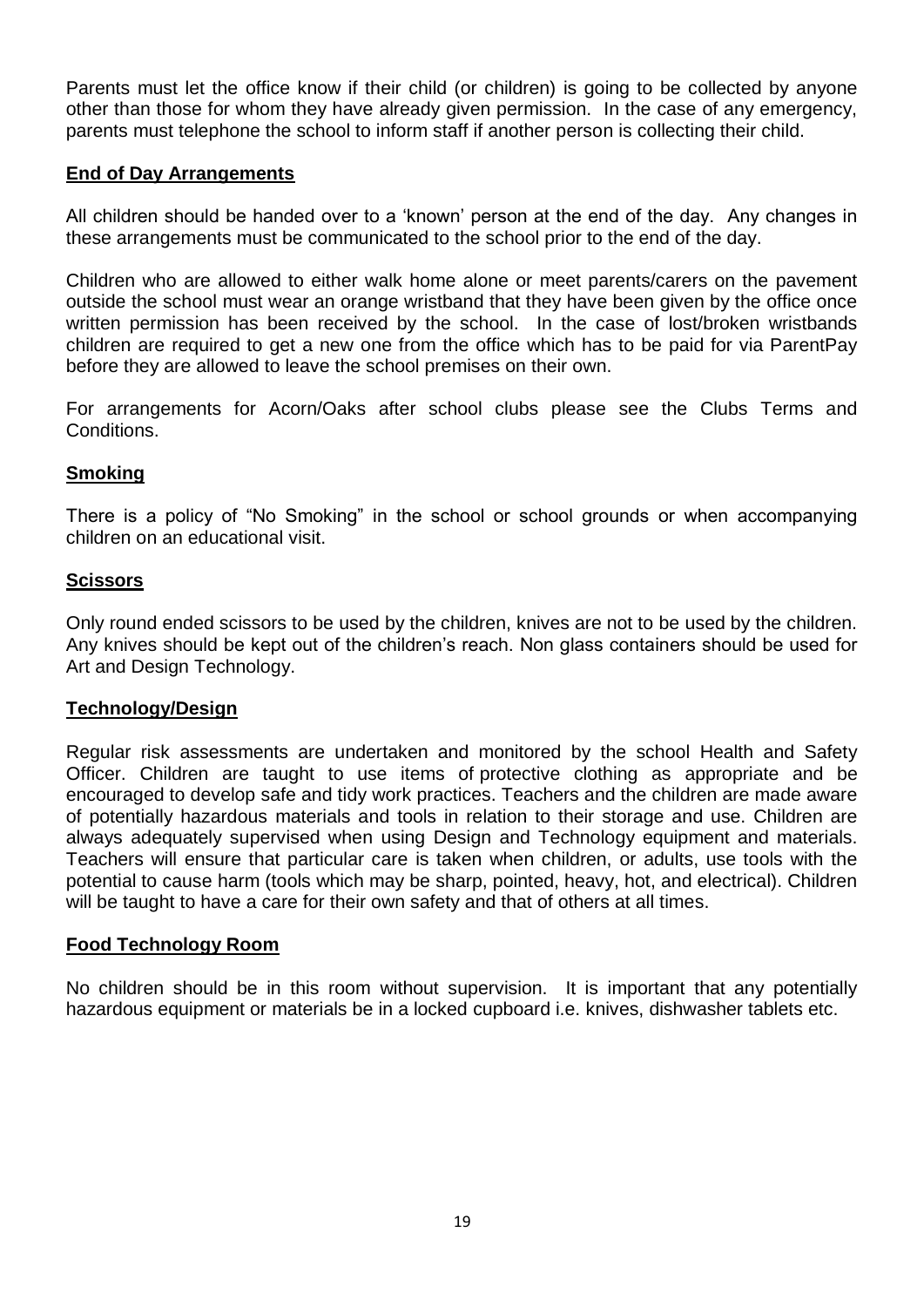#### **Science**

#### **Responsibility**

The task of overseeing health and safety for science has been delegated to the Science Leader. It is the responsibility of teaching and non-teaching staff and other adults to:

- Take reasonable care for their own health and safety and that of others who may be affected by their acts or omissions
- · Cooperate with the employer and other colleagues in promoting health and safety during science activities

#### **Advice**

The school subscribes to CLEAPSS [\(www.cleapss.org.uk\)](https://mail.lgflmail.org/owa/redir.aspx?REF=3q5kaYOOabMAW7YFYw1zCHwuzZLm7fzCm7PMU_Ug7o2_ydfwW1vWCAFodHRwOi8vd3d3LmNsZWFwc3Mub3JnLnVrLw..) which provides advice on health and safety for science including model risk assessments, information sheets, a helpline service and advice in the event of an emergency.

#### **Risk Assessment (See Appendix 4)**

The school has adopted 'model' or 'general' risk assessments published by CLEAPSS which each member of staff adapts to:

- · local circumstances
- · the activity
- · resources
- the needs of individual pupils

When writing schemes of learning or lesson plans, staff will note down any relevant and important health & safety information and, if necessary, reference relevant CLEAPSS guidance. If the proposed activities or equipment are not covered by a model risk assessment in relevant CLEAPSS guides, a Special Risk Assessment must be obtained by contacting CLEAPSS.

#### **Supervision**

This school's interpretation of group sizes and supervision for science activities are based on CLEAPSS advice as follows

| <b>Very close supervision</b><br>Needed when there are significant<br>risks of accident and injury                                       | Two or three pupils to one adult             |
|------------------------------------------------------------------------------------------------------------------------------------------|----------------------------------------------|
| <b>Close supervision</b><br>Needed when there are risks of<br>accident and injury, but these are<br>predictable and considered unlikely. | Small group (up to 6) pupils to one<br>adult |
| <b>Moderate supervision</b><br>Needed when risks of accident and<br>injury are well controlled and unlikely.                             | 10-15 pupils to one adult                    |

CLEAPSS levels of supervision guidance is available on CLEAPSS primary website at [www.cleapss.org.uk](https://mail.lgflmail.org/owa/redir.aspx?REF=3q5kaYOOabMAW7YFYw1zCHwuzZLm7fzCm7PMU_Ug7o2_ydfwW1vWCAFodHRwOi8vd3d3LmNsZWFwc3Mub3JnLnVrLw..)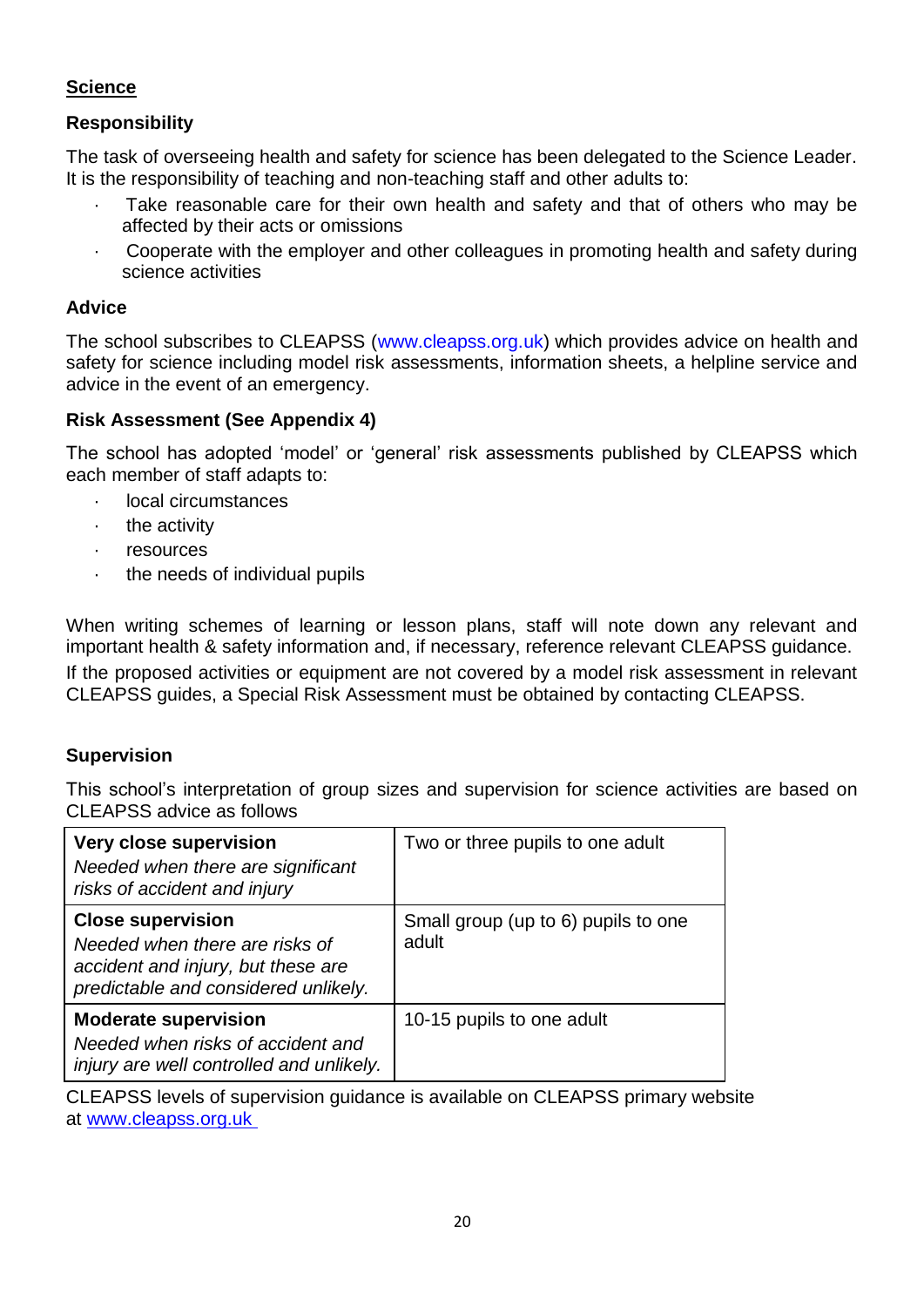#### **Resources**

The task of ensuring that purchased and donated equipment and materials are fit for purpose, safe to use, safely stored and appropriate for pupils to use lies with the Science Co-ordinator. However, all staff must be aware of their individual responsibility to ensure that this is the case every time a science activity is carried out.

Where required, equipment checks and testing, e.g. PAT testing, will be carried out in accordance with the employer's policy and manufacturer recommendations. Disposal of resources and equipment will be carried out in accordance with the employer's policy and manufacturer recommendations. For advice on safe use, storage and disposal of equipment and resources refer to CLEAPSS resources on the websit[ewww.cleapss.org.uk](https://mail.lgflmail.org/owa/redir.aspx?REF=3q5kaYOOabMAW7YFYw1zCHwuzZLm7fzCm7PMU_Ug7o2_ydfwW1vWCAFodHRwOi8vd3d3LmNsZWFwc3Mub3JnLnVrLw..)

#### **Procedures**

All staff are responsible for ensuring that the necessary procedures to safely carry out science activities are implemented, including:

- Hygiene procedures such children not putting anything in or near their mouth during science;
- · Personal protection such as tying back hair, tucking in loose clothing, and removing jewellery;
- · Reducing workplace hazards such as having a clear work space for science activities.

For further advice refer to CLEAPSS resources at [www.cleapss.org.uk](https://mail.lgflmail.org/owa/redir.aspx?REF=3q5kaYOOabMAW7YFYw1zCHwuzZLm7fzCm7PMU_Ug7o2_ydfwW1vWCAFodHRwOi8vd3d3LmNsZWFwc3Mub3JnLnVrLw..)

#### **Training**

It is the responsibility of the Science Leader to ensure that essential training on health and safety in science is accessed and disseminated to other school members. Adults other than teachers supporting or leading science activities should be briefed by a teacher prior to carrying out any activity. It is the duty of the Science Co-ordinator to inform adults (teachers and nonteachers) that are new to supporting science at this school about this policy.

 $1$  For the purposes of this document 'the employer' shall refer to Local Authorities, governing bodies, trustees or any other body that has responsibility for the health, safety and wellbeing of the organisation's pupils, staff and visitors.

#### **Playground Duties (non covid period – to be reviewed)**

The KS1 teachers on morning playground duty must be in the KS1 playground by 8.35 a.m. The KS1 gate must be locked at 8.55 a.m. and re-opened at 3.15 p.m. The KS2 teachers on morning playground duty must be in the KS2 playground by 8.30 a.m. The KS2 gate must be locked at 8.45 a.m. and re-opened at 3.15 p.m. At playtime, the teacher on duty must be in the playground first to receive all the children. Any teacher sending their children out to play before this must remain in the playground until the teacher on duty arrives.

The teacher on duty must remain in the playground until all the children have been collected.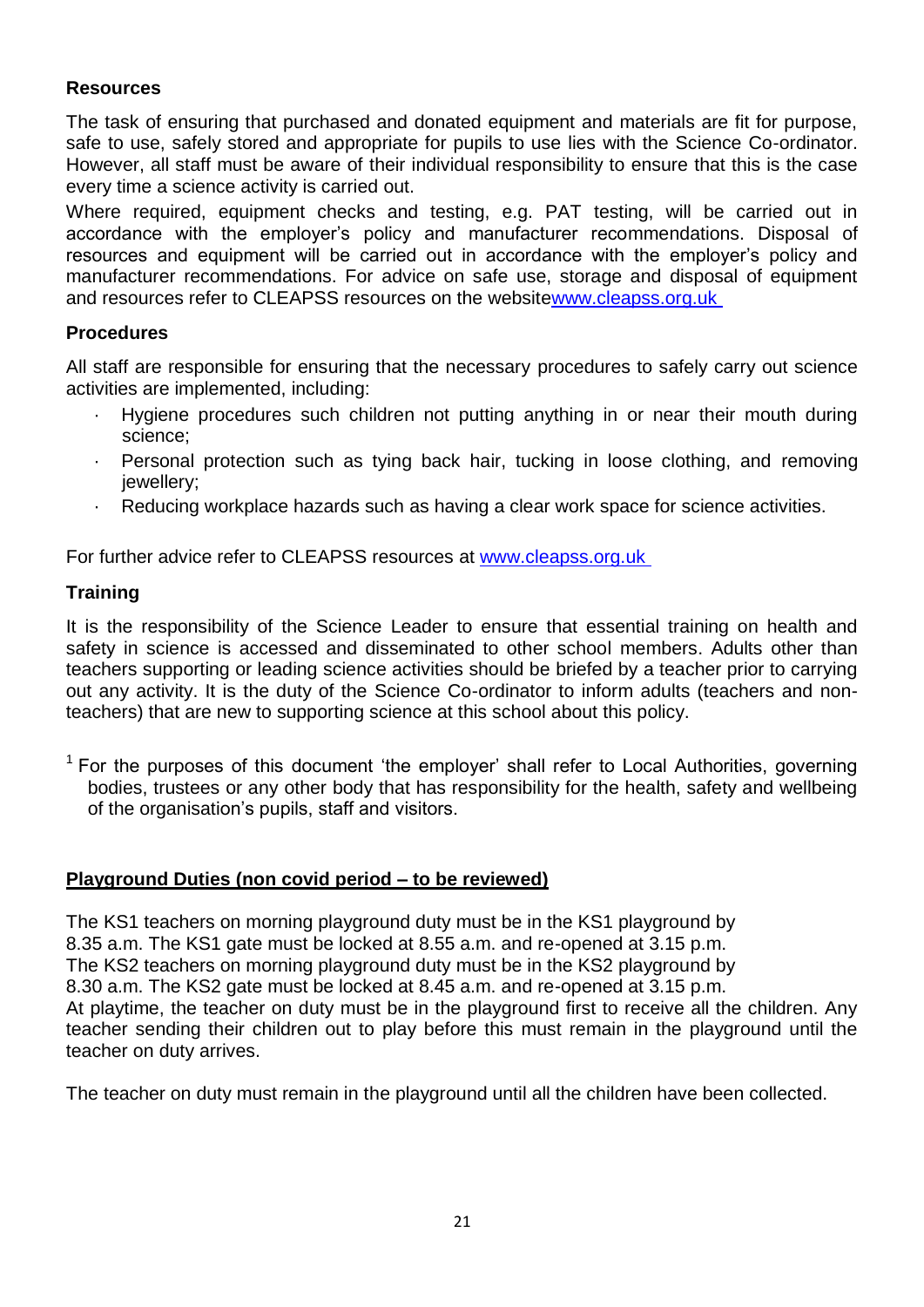#### **Wet Mornings (Soft Starts) including playtimes**

On days when it is wet or snowy parents continue to bring their children to the main gate, the children will go straight to their classrooms. Staff will be on duty to ensure that children get safely to their classes where there will be an activity for the children to enjoy before the register is taken.

At playtimes in these circumstances, children stay in their classes supervised by their class teacher or TA.

#### **Protection from the Sun**

For further information see policy 'Protection from the Sun'.

#### **WELFARE ROOM INFORMATION**

#### **First Aid**

There are first aid boxes available in every room in the school which are regularly checked by the welfare staff. All visits to the welfare room are noted in the log kept by welfare staff.

#### **Head/Neck Injuries**

In the case of head and neck injuries parent/carers are notified electronically as soon as possible after the injury has occurred and is marked as non-urgent. In the case where a mark/bump is present the parent/carer receives a courtesy phone call giving more details

#### **Accident Procedures**

If a child (or adult) has an accident and falls over, please do not assist that child to help them get up. Ask the child if they can get up. If they cannot, call the first aider to them, or if the child can get up escort them to the first aider. The first aider will, in consultation with the Head Teacher, phone for an ambulance. Parents must immediately be informed and asked to accompany the child to hospital. The parent is asked to request a form from the hospital outlining the diagnosis/treatment for the child.

If a parent is not able to get to school in time, the child must be accompanied by a member of welfare staff until the parent can join them at the hospital.

#### **Accident Report Forms - Health & Safety Officer**

If a child, or a member of staff, has an accident in School which requires hospital treatment (other than an x-ray which shows nothing more serious than a bruise/slight sprain) an online H&S Incident report must be completed i.e. breaks, stitches, glue on deep cuts etc.

If the child is retained in hospital for a period of 24 hours or more, the electronic form must be completed within 3-5 days of the incident occurring.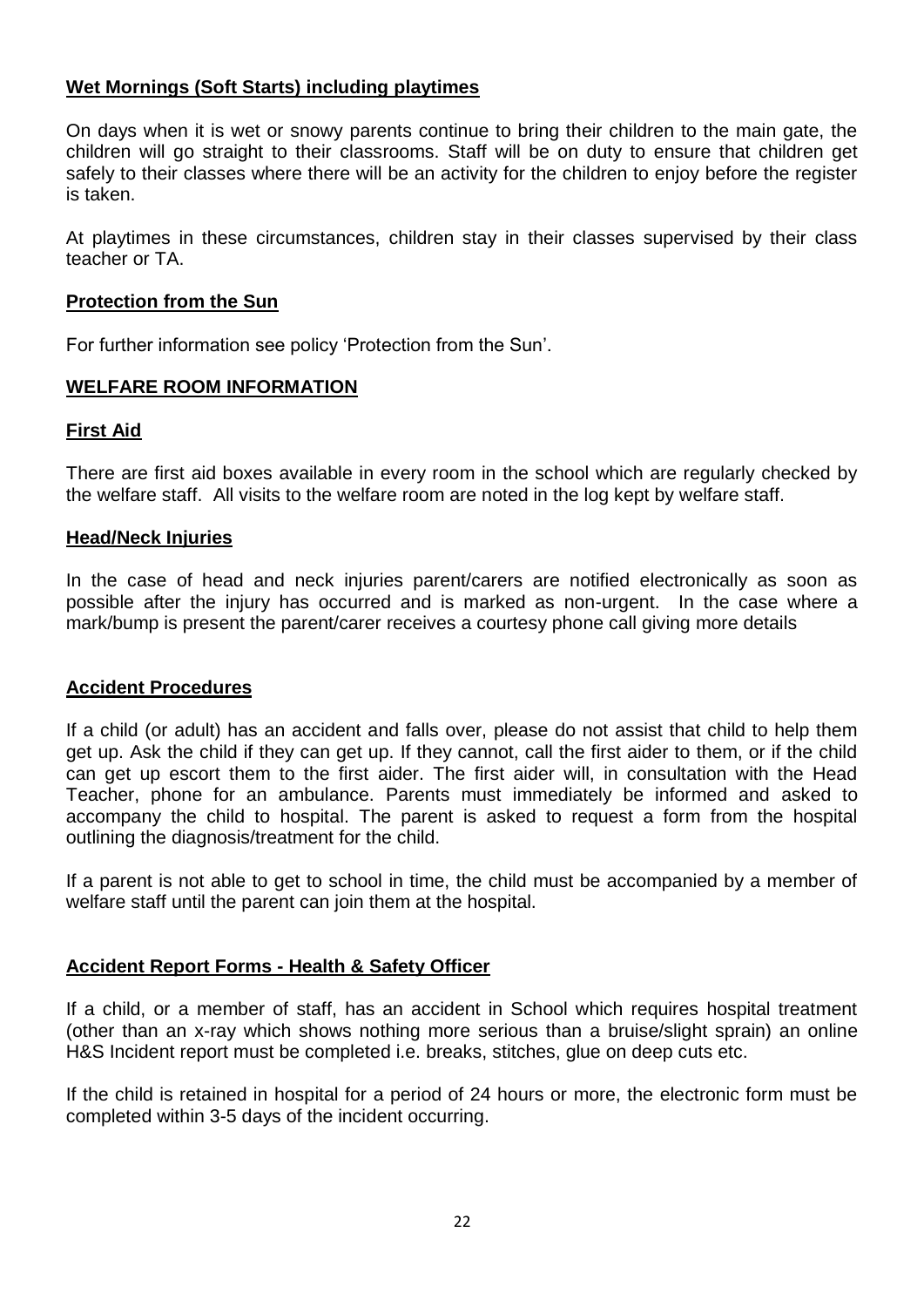#### **Children ill in School**

If children are feeling unwell in school they should go to the Welfare Room. In the case of a serious injury occurring where parents or relatives are contacted to collect children, the Head Teacher or Deputy Head or person in charge of the school at that time must be informed. There is an Intimate Care Policy which covers cleaning and changing any child who has soiled themselves; there should always be 2 members of staff present if this procedure needs to be carried out.

#### **Personal Medicines**

All forms of medication can be administered by welfare staff upon the written instruction, and signed form, of parents/carers. All medication must be in the original bottle including the label with child's name and dosage. Medication is kept in a locked fridge in the welfare room and a strict record is kept of every time a dose is administered. Confirmation blue slips are given to the parents at the end of the day when prescribed medication has been administered. Calpol (and other pain killing medication) can be administered and is kept in a box in a secured cupboard. Welfare staff also monitors insulin levels for diabetic children and administer insulin if required: snacks and drinks for these children is kept in a locked cupboard.

Regular asthma medication is also administered as necessary upon the receipt of the necessary permission forms being completed. In the case of only sporadic medication needing to be given parents are notified of each time a dose has had to be given to the child. Emergency inhalers are stored strategically around the school. For further information please refer to the Asthma Policy.

Epipens are easily accessible. Please ensure you know pupils in your class identified as asthmatic or with allergies. Annual allergy and anaphylaxis training is delivered by the school nurse to all school staff.

#### **Staff Room - Chemicals**

All chemicals, e.g. dishwasher powder, must be kept out of children's reach i.e. in a high cupboard or on top of the fridge.

#### **PRECAUTIONS AGAINST AIDS**

See Appendix 1; a Policy Statement on the precautions to be taken against Aids issued by the London Borough of Harrow.

#### **STORAGE OF HAZARDOUS AND FLAMMABLE MATERIALS**

All hazardous and flammable materials i.e. liquid detergent, bleach, toilet cleaners etc. are stored on shelves in the caretaker's office.

Materials for contract cleaners are all locked in cupboards and only accessed by the cleaners after the children have left the premises for the school day.

#### **HEALTH AND SAFETY TRAINING**

All staff attends health and safety training as applicable. Several members of staff hold First Aid certificates and follow-up training and renewal of certificates are carried out as applicable.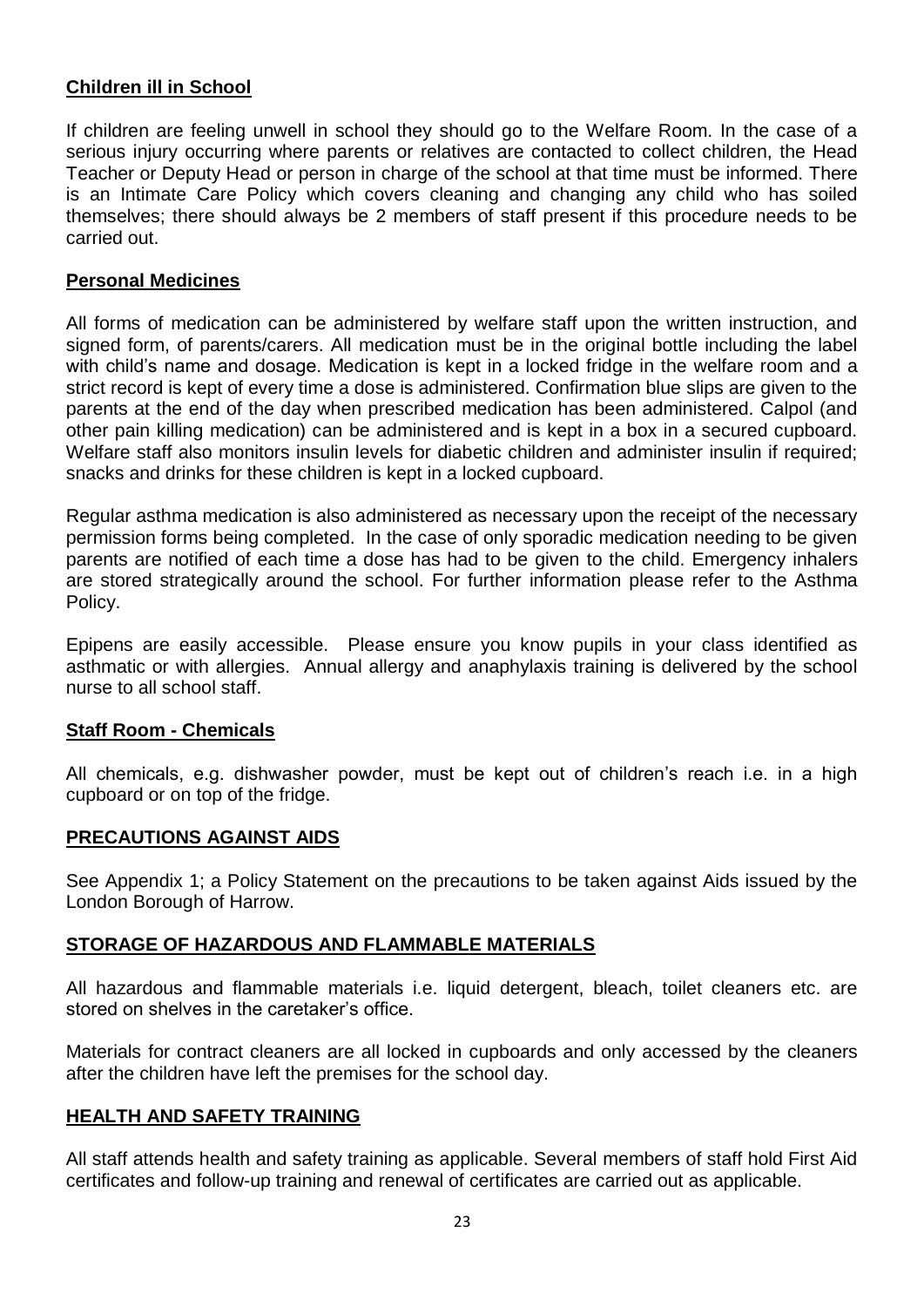Four members of staff hold Food Hygiene Certificates.

#### **CONTRACTORS**

All contractors working on site are required to complete a 'Permit to Work' sheet. All contractors working on site during term time must have an enhanced DBS clearance.

#### **TRAFFIC MANAGEMENT**

With the exception of holders of a disabled badge no parents or carers cars are allowed in the school car park. Children who are being collected at any time other than at the end of the day should leave via the School Office entrance/exit. Children are not allowed into the school car park at any time of the day unless supervised by a member of staff or accompanied by their parents.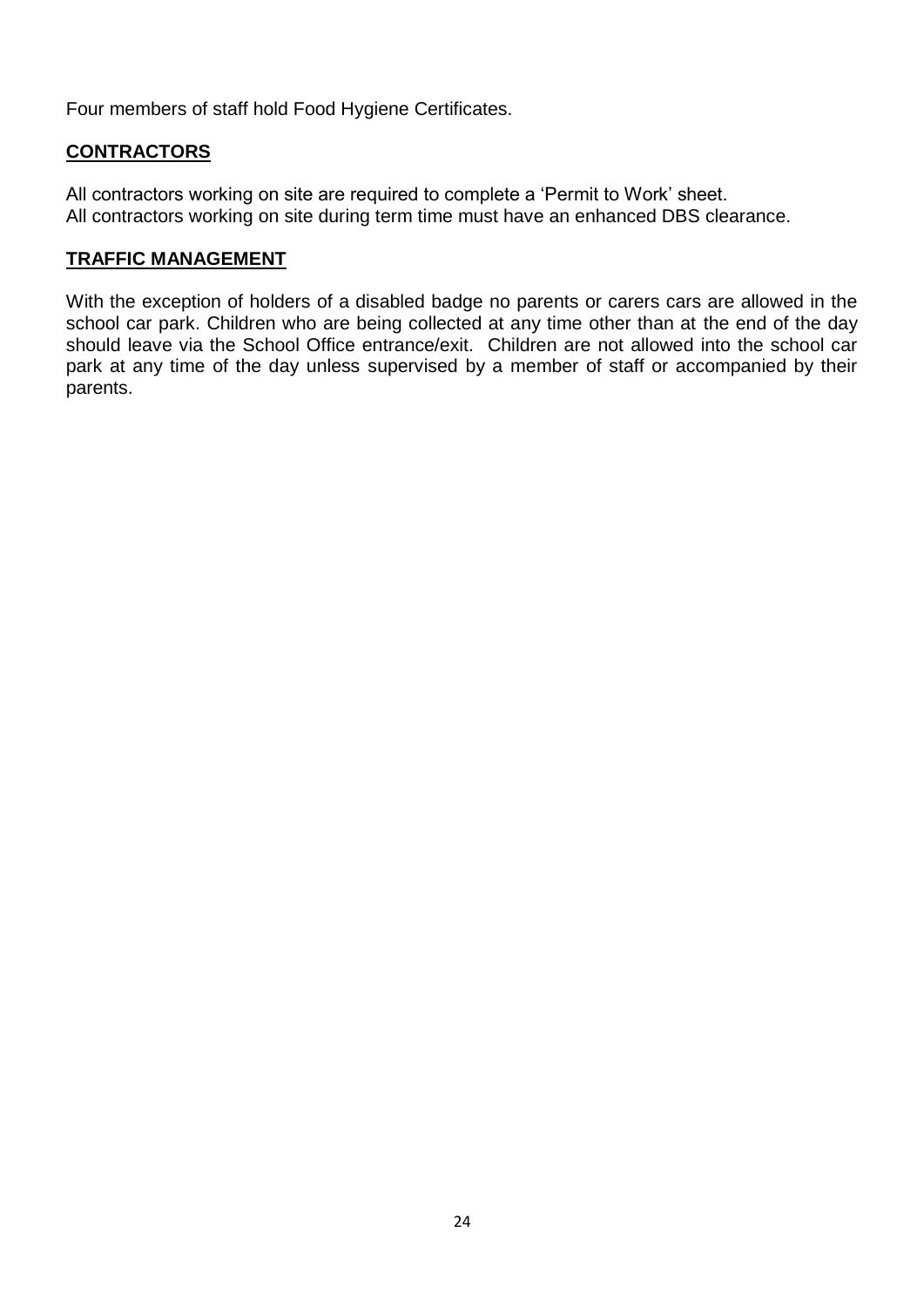#### **APPENDIX 1**

#### **PRECAUTIONS AGAINST AIDS**

London Borough of Harrow Manpower Policies Practices and Procedures Section 6 Health Safety and Welfare Part of Policy Statement of Aids

#### **Hygiene Precautions**

- 18.The HIV virus is very delicate and does not survive long outside the body. However, it is sensible to take proper precautions which would avoid the remote risk of being infected. These precautions should be a standard practice as they will also serve to protect you from Hepatitis B (Jaundice) which is spread much more easily by the same routes. Welfare Assistants, First Aiders and all staff should observe the following points.
- 18.1. If you have a cut or other skin damage on an exposed part of your body then this must be kept covered with a water-proof plaster whilst at work. The only risk from HIV is if fresh blood from a carrier actually enters your wound. This type of infection, and the much more frequent septic infections from dirt and dust, will be prevented by a proper water-proof dressing.

If you are suffering from severe eczema on your hands then you are advised to avoid the first aid duties.

18.2. Disposable gloves must be worn when giving first aid, and dealing with body fluids. These will protect your skin from direct blood contact and, providing the gloves are clean, reduce the risk of infecting the wound you are treating.

When you have finished treatment and cleared up, the gloves should be safely disposed of or washed clean and disinfected before drying for re-use.

Of course many emergencies will occur where gloves are not available. Provided that you don't have an exposed wound, or severe dermatitis, then there is no danger to you from HIV even if you get blood on your skin. However, it would be sensible to wash thoroughly with soap and water after the event. Do not use bleach, disinfectants or scrubbing brushes on your skin as they are more likely to cause danger than to prevent infection. Antiseptic soaps or creams may be used if available but ordinary soap is sufficiently effective.

18.3. A plastic apron should also be worn if the quantity of bleeding makes it likely that your clothes could be splashed.

If this is not possible and your clothing becomes soiled with blood then you should remove the garment as soon as convenient and give it a wash using the hot cycle of a washing machine. The combination of heat and detergent will kill any infection that may have been present. The dry cleaning process is also effective in destroying HIV.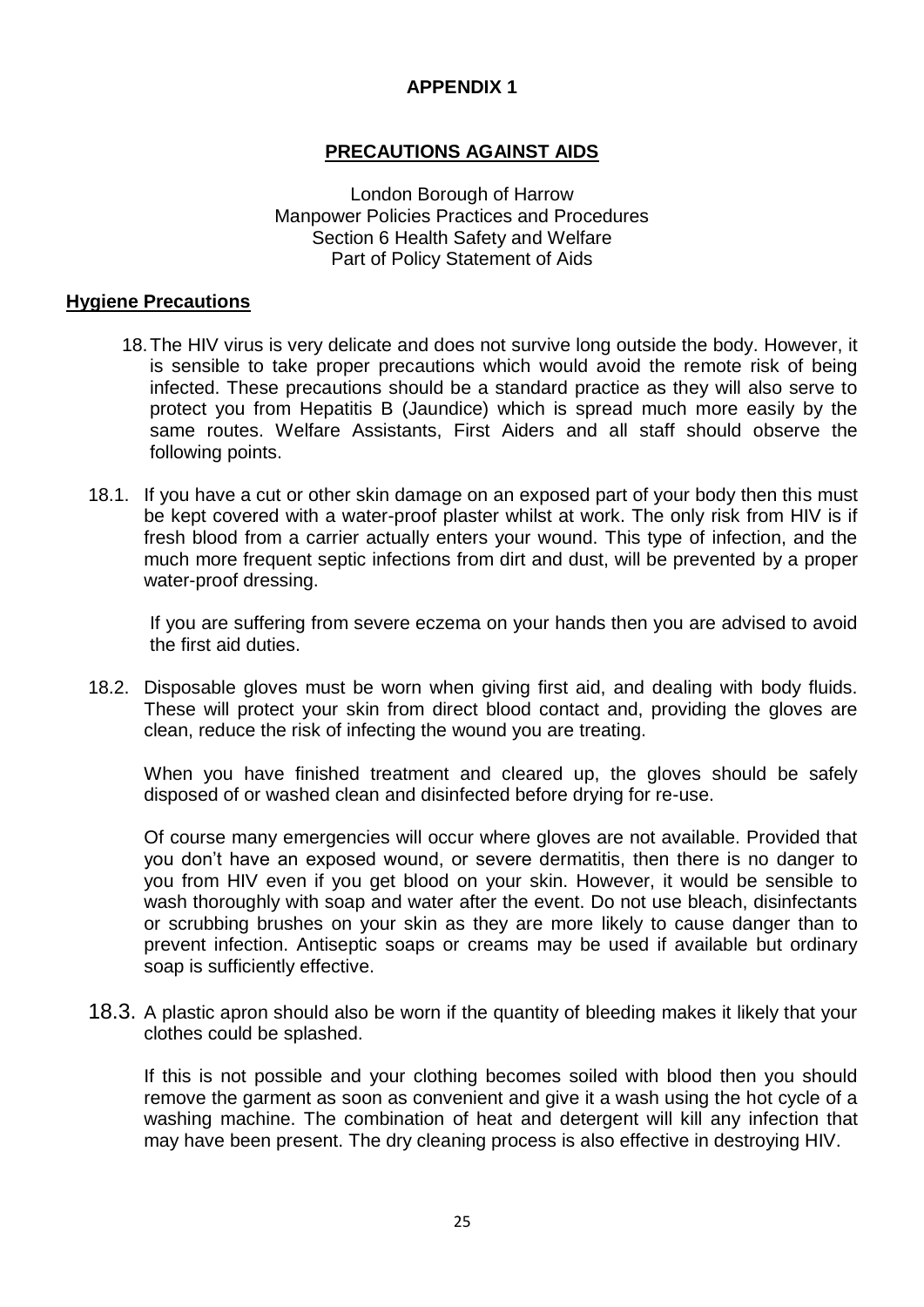18.4. Mouth to mouth resuscitation does not pose any risks of HIV infection unless the patient is bleeding from the mouth. Saliva does not have infectious quantities of HIV so, just as with kissing, this type of contact will not spread HIV.

If the patient is antibody positive and blood is present then there is a small risk of infection if this gets onto the helper's lips. Alternative methods of resuscitation are therefore desirable, e.g. the Holger Nielson or Sylvester methods or using an airway if one is instantly available and you know how to use it.

Note that on average in the UK in 1988 only one person in 500 is antibody positive.

#### **Caretaking Responsibilities**

18.5. Spills of blood on the ground, floor, furniture etc. may contain viruses such as HIV. Although the latter dies once the blood has fully dried up it would be wise to clear up before this occurs. Whilst wearing disposable gloves, the spill should be mopped up using disposable paper towels which are then disposed of by flushing down the toilet, incinerating, placing in the special sanitary towel bins for private collection or some similar infection waste disposal system. Soiled bags etc. must also be disposed of in a similar manner.

The contaminated area should be soaked with a disinfectant or domestic bleach freshly diluted 1 to 10 with water (preferably hot). Bleaching powder sprinkled over the area of spillage and moistened would also be effective. If practicable, covering the area with paper towels, soaking with the disinfectant and leaving for 30 minutes before cleaning up would ensure absolute safety. Note that chlorine based chemicals such as these may bleach or damage fabrics and carpets etc. Some alternative disinfectant may be provided by your Department especially for this purpose. Trigene is currently being used.

18.6. All contaminated waste is disposed of into the appropriate medical waste bin.

#### **19. Danger Situations**

If you get someone else's blood directly into your own flesh wound then you must thoroughly wash it under hot running water whilst gently rubbing the area to encourage a little bleeding. Finish off using soap and warm water. The incident should be noted on a Council accident report from, if it occurred during the course of your employment.

If the injury actually involved a hypodermic needle, injecting yourself with another person's blood, then you should also report to the casualty department of Northwick Park Hospital for any treatment they may consider advisable.

If you get another person's blood splashed into your eyes then a similar thorough washing should be employed. No soap or other chemicals should be used but an eye wash bath may be used in preference to tap water. An accident report form must be filled in.

If you get another person's blood splashed into your mouth then you must wash out your mouth by repeated swilling with tap water. An accident report form must be filled in.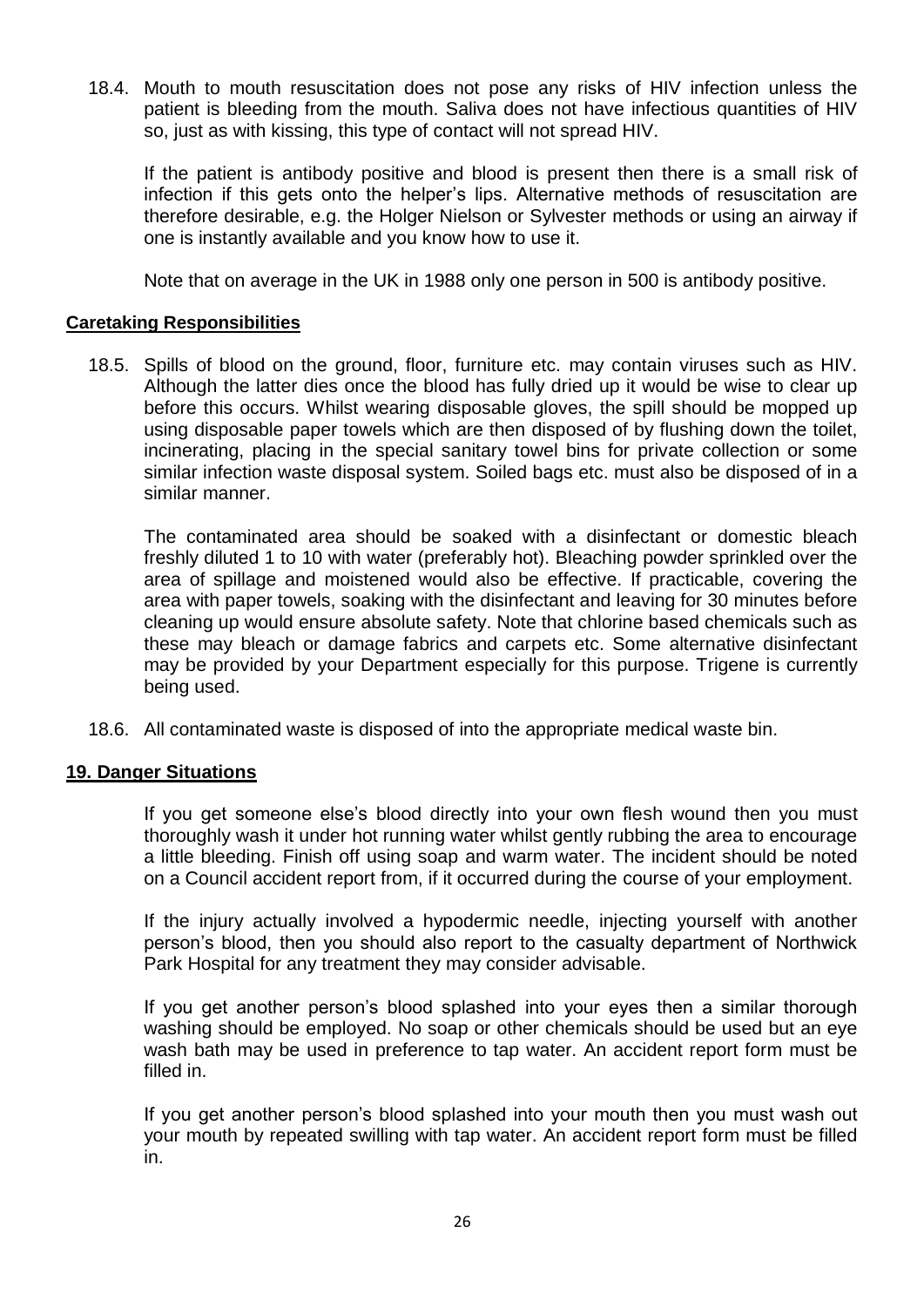#### **20. Further Information**

Leaflets and advice are obtainable from Environmental Health Division Civic Centre Room 233 020 863 5611 ext. 2383 or 2364 9.00 am - 5.00 p.m.

National Advisory Services on AIDS 0800 567 123 10.00 am - 10.00 pm.

#### **21. Information and Training**

The council under the auspices of its Occupational Health Services will provide arrangements for the development of appropriate Education and Training to promote a better understanding of AIDS.

This will include:-

- 21.1. General information about the disease provided to all employed on a regular basis.
- 21.2. Job related training for groups of staff who may encounter particular hazards.
- 21.3. Counselling and advice in specific areas.
- 21.4. Involvement of the Environmental Health Division as appropriate.
- 22. Staff guidance notes will be produced by each Department and suitable training arranged detailing their particular methods of minimising the risk of infection and promoting a good service delivery.